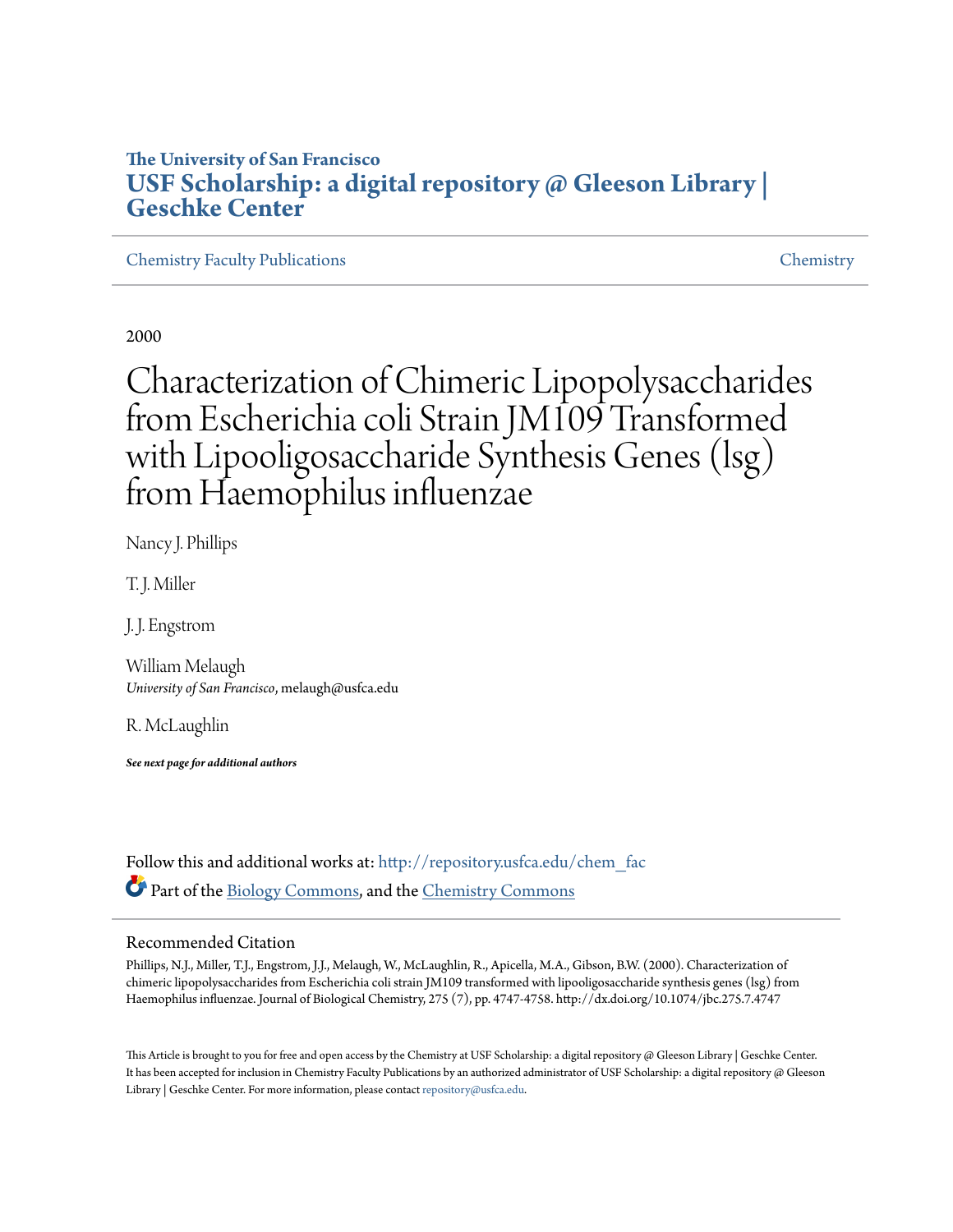### **Authors**

Nancy J. Phillips, T. J. Miller, J. J. Engstrom, William Melaugh, R. McLaughlin, M A. Apicella, and B W. Gibson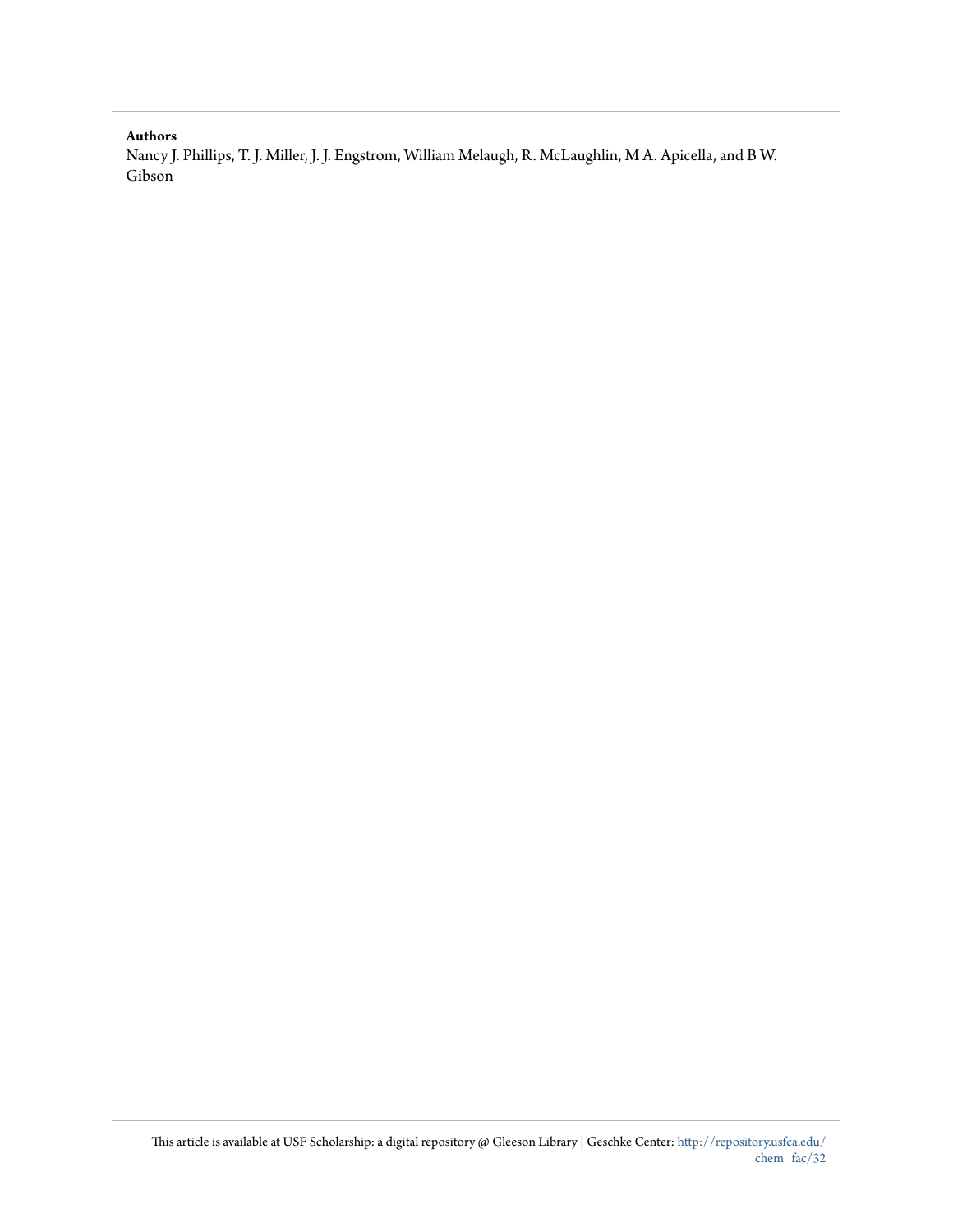# **Characterization of Chimeric Lipopolysaccharides from** *Escherichia coli* **Strain JM109 Transformed with Lipooligosaccharide Synthesis Genes (***lsg***) from** *Haemophilus influenzae***\***

(Received for publication, August 12, 1999, and in revised form, November 12, 1999)

### **Nancy J. Phillips‡, Theresa J. Miller§, Jeffrey J. Engstrom‡, William Melaugh‡, Robert McLaughlin¶, Michael A. Apicella§, and Bradford W. Gibson‡**i

*From the* ‡*Department of Pharmaceutical Chemistry, University of California, San Francisco, California 94143-0446, the* ¶*Department of Microbiology, University of Oklahoma Health Sciences Center, Oklahoma City, Oklahoma 73104, and the* §*Department of Microbiology, University of Iowa, Iowa City, Iowa 52242*

**Previously, we reported the expression of chimeric lipopolysaccharides (LPS) in** *Escherichia coli* **strain JM109 (a K-12 strain) transformed with plasmids containing** *Haemophilus influenzae* **lipooligosaccharide synthesis genes (***lsg***) (Abu Kwaik, Y., McLaughlin, R. E., Apicella, M. A., and Spinola, S. M. (1991)** *Mol. Microbiol.* **5, 2475–2480). In this current study, we have analyzed the** *O***-deacylated LPS and free oligosaccharides from three transformants (designated pGEMLOS-4, pGEM-LOS-5, and pGEMLOS-7) by matrix-assisted laser desorption ionization, electrospray ionization, and tandem mass spectrometry techniques, along with composition and linkage analyses. These data show that the chimeric LPS consist of the complete** *E. coli* **LPS core structure glycosylated on the 7-position of the non-reducing terminal branch heptose with oligosaccharides from** *H. influenzae.* In pGEMLOS-7, the disaccharide Gal1 $\rightarrow$ **3GlcNAc1**3 **is added, and in pGEMLOS-5, the structure is extended to Gal1**3**4GlcNAc1**3**3Gal1**3**3GlcNAc1**3**. PGEMLOS-5 LPS reacts positively with monoclonal antibody 3F11, an antibody that recognizes the terminal disaccharide of lacto-***N***-neotetraose. In pGEMLOS-4 LPS, the 3F11 epitope is apparently blocked by glycosylation on the 6-position of the terminal Gal with either Gal or GlcNAc. The biosynthesis of these chimeric LPS was found to be dependent on a functional** *wecA* **(formerly** *rfe***) gene in** *E. coli.* **By using this carbohydrate expression system, we have been able to examine the functions of the** *lsg* **genes independent of the effects of other endogenous** *Haemophilus* **genes and expressed proteins.**

Capsular strains of *Haemophilus influenzae* type b (Hib)<sup>1</sup> are

responsible for various invasive and bacteremic infections in humans, including meningitis and pneumonia. The surface lipooligosaccharides (LOS) of Hib are known to be important factors in microbial virulence and pathogenesis (1–3). Structural studies of Hib LOS from wild-type (4, 5) and mutant strains (6–8) have shown that the LOS contains a conserved heptose trisaccharide core that can be extended with additional sugars on each heptose. However, efforts to correlate defined LOS structures with specific biological functions have been hindered by the high degree of microheterogeneity and antigenic variability of Hib LOS. Additionally, some Hib LOS epitopes phase vary at high frequencies due to slip-strand mispairing (9), adding a further level of structural complexity to wild-type Hib LOS populations.

To facilitate the elucidation of LOS biosynthesis and to determine the relationship of LOS structures to the biology and pathophysiology of *Haemophilus* infections, our laboratory has cloned a gene cluster from Hib strain A2 containing LOS synthesis genes (*lsg*) (10). The *lsg* loci are contained within a 7.4-kb DNA fragment, consisting of seven complete open reading frames (ORFs) (11). This region is one of several distinct loci found in the genome sequence of Hib strain Rd (12) that have been associated with lipopolysaccharide (LPS) biosynthesis (13). Recently, a series of isogenic mutants of Hib A2 was generated by transposon mutagenesis of the *lsg* region using minitransposon m-Tn*3*(Cm) (14). Several of the transposon mutants produced much simpler LOS mixtures than the wildtype Hib A2 LOS and no longer reacted with one or more of the monoclonal antibodies (mAbs) recognizing phase-varying or stable Hib epitopes (14). Structural characterization of the LOS from two transposon mutants with m-Tn*3*(Cm) insertions in *lsgD* and *lsgE* has suggested that mutation of these ORFs prevents the organism from synthesizing many of the higher molecular weight structures found in wild-type Hib A2 LOS (6). Strain 281.25, whose mutation was in *lsgD*, produced only the basal Hib A2 LOS structures containing glucose (Glc), heptose (Hep), and 3-deoxy-D-*manno*-octulosonic acid (Kdo). This strain did not express the Kdo-related 6E4 epitope characteristic of Hib LOS, or the 3F11 epitope, which consists of a terminal *N*-acetyllactosamine that is common to many strains of *Haemophilus* and neisserial LOS and has furthermore been impli-

<sup>\*</sup> This work was supported by Grant AI24616 from the National Institutes of Health (to M. A. A.), by Grants RR01614 and RR04112 from the National Center for Research Resources (to B. W. G.). The costs of publication of this article were defrayed in part by the payment of page charges. This article must therefore be hereby marked "*advertisement*" in accordance with 18 U.S.C. Section 1734 solely to indicate this fact.

i To whom correspondence and reprint requests should be addressed: School of Pharmacy 926-S, 513 Parnassus Ave., University of California, San Francisco, CA 94143-0446. Tel.: 415-476-5320; Fax: 415-476-

<sup>&</sup>lt;sup>1</sup> The abbreviations used are: Hib, *H. influenzae* type b; CID, collision-induced dissociation; ESI-MS, electrospray ionization-mass spectrometry; Hep, L-*glycero-*D-*manno-*heptose; Hex, hexose; HexNAc, *N*acetylhexosamine; HPLC, high performance liquid chromatography; Kdo, 3-deoxy-D-*manno*-octulosonic acid; LOS, lipooligosaccharide(s); LPS, lipopolysaccharide(s); *lsg*, lipooligosaccharide synthesis genes;

LSIMS, liquid secondary ion mass spectrometry; MALDI-TOF, matrixassisted laser desorption ionization-time of flight mass spectrometry;  $(M - nH)^{n}$ , deprotonated molecular ion; MS/MS, tandem mass spectrometry; ORF, open reading frame; PEA, phosphoethanolamine; r-LPS, rough LPS; PAGE, polyacrylamide gel electrophoresis; kb, kilobase pair; *O*-DPLA, *O*-deacylated diphosphorylated lipid A.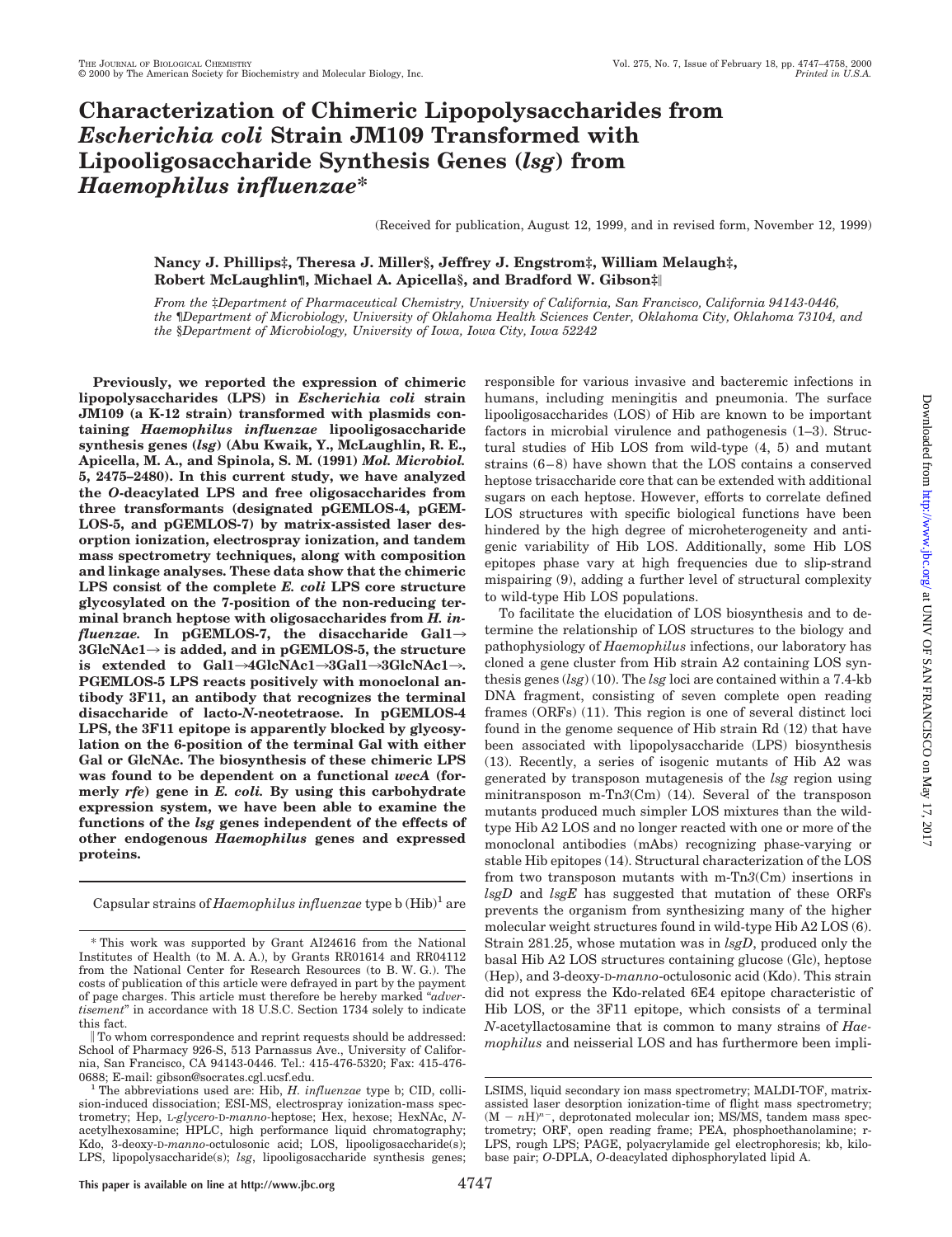### TABLE I 4748 *Chimeric LPS from E. coli*

| Bacterial strains and vectors |                                                                                                                                                                                |                 |  |  |  |  |
|-------------------------------|--------------------------------------------------------------------------------------------------------------------------------------------------------------------------------|-----------------|--|--|--|--|
| Strain/plasmid                | Relevant characteristics                                                                                                                                                       | Ref./source     |  |  |  |  |
| E. coli                       |                                                                                                                                                                                |                 |  |  |  |  |
| JM109                         | recA, supE, hsR, $\Delta (lac-pro)$                                                                                                                                            | 48              |  |  |  |  |
| 21548                         | K-12, thr-1, leuB6 $\Delta$ (gpt-proA06, his G4,<br>$argE3$ , thi-1, $lacY1$ , $ara-14$ , $galK2$ , $xyl-5$ ,<br>mtl-1, mgl-51, rpsL31, kdg $K51$ , supE44,<br>$wecA::Tn10-48$ | 19              |  |  |  |  |
| H. influenzae                 |                                                                                                                                                                                |                 |  |  |  |  |
| A <sub>2</sub>                | Parental strain                                                                                                                                                                | 10              |  |  |  |  |
| Plasmids                      |                                                                                                                                                                                |                 |  |  |  |  |
| $pGEM3Zf+$                    | $Ap^R$                                                                                                                                                                         | Promega Biotech |  |  |  |  |
| pGEMLOS-4                     | $ApR$ , contains 7.4-kb $BamHI-PstI$ DNA H.<br><i>influenzae lsg</i> locus                                                                                                     | This study      |  |  |  |  |
| pGEMLOS-5                     | $ApR$ , contains 5.5-kb HindIII-PstI DNA H.<br><i>influenzae lsg</i> locus                                                                                                     | This study      |  |  |  |  |
| $pGEMLOS-7$                   | $ApR$ , contains 2.8-kb SphI-PstI DNA H.<br><i>influenzae lsg</i> locus                                                                                                        | This study      |  |  |  |  |
| pGEMG                         | $Ap^R$ , contains ORF $lsgG$                                                                                                                                                   | This study      |  |  |  |  |
| pGEMF                         | $Ap^R$ , contains ORF lsgF                                                                                                                                                     | This study      |  |  |  |  |

cated in host mimicry (15). Strain 276.4, whose mutation was in *lsgE*, produced similar low molecular weight LOS components that failed to react with mAbs 6E4 and 3F11, and one high molecular weight species that terminated in sialyl-*N*acetyllactosamine. When strain 276.4 was treated with neuraminidase to remove sialic acid from the sialylated LOS glycoform(s), the strain could now be recognized by mAb 3F11. Since both strains failed to produce any of the high molecular weight wild-type LOS structures containing galactose (Gal) or to express the P<sup>k</sup> epitope (Gala1 $\rightarrow$ 4Gal $\beta$ 1 $\rightarrow$ 4Glc1 $\rightarrow$ ) associated with wild-type *H. influenzae* LOS (4, 15), these studies suggested that *lsgD* and *lsgE* are most probably involved in the transfer of galactose to the LOS.

In a related set of experiments, DNA from the *lsg* region of Hib strain A2 was used to construct a genomic library in the lambda bacteriophage EMBL3 (10). Twenty six phage clones were prepared that expressed Hib LOS oligosaccharide epitopes in *Escherichia coli* strain LE392. The phage transformant designated EMBLOS-1 produced a chimeric LPS with an  $\sim$ 1.4-kDa oligosaccharide added to the  $\sim$ 4.1-kDa LPS of *E. coli* LE392 (10). mAb 6E4, which recognizes a component in the Hib A2 LOS mixture, also recognized the novel 5.5-kDa component in the chimeric LPS. Restriction fragments of EMBLOS-1 were used to make a series of plasmids that modified *E. coli* strain JM109 to give clones that produced a proposed chimeric series of higher mass LPS species (16). The transformants pGEM-LOS-4, pGEMLOS-5, and pGEMLOS-7 generated modified or chimeric LPS of  $\sim$  5.5, 5.1, and 4.5 kDa, respectively (16). All three apparently modified the  $\sim$ 4.1-kDa LPS species from *E*. *coli*, although only the LPS from pGEMLOS-4 expressed the 6E4 epitope. The LPS from strain pGEMLOS-5 was found to react positively with mAb 3F11, suggesting the presence of terminal *N*-acetyllactosamine.

The epitope recognized by mAb 6E4 is also present in the LOS of *H. influenzae* nontypable strain 2019 (17), as well as the LPS from *Salmonella minnesota* Re mutant. Binding of this monoclonal antibody to *H. influenzae* LOS can be inhibited by Kdo and the Kdo trisaccharide from the Re mutant of *S. minnesota* (10). Because the 6E4 epitope has been associated with the core of *Haemophilus* LOS, it was originally proposed that the chimeric structures expressed in *E. coli* might arise from the addition of a *Haemophilus* core structure to an acceptor residue of the  $E$ .  $\text{coli} \sim 4.1$ -kDa LPS species. Recently, a revised structure of the *E. coli* K-12 core region was reported that contains a heptose trisaccharide

inner core and a fourth heptose present on the terminus of the main oligosaccharide branch (18) as shown in Oligosaccharide 1.

|                                                                                                                                                                         | $Gal \alpha 1$ Hep $\alpha 1$ |  |
|-------------------------------------------------------------------------------------------------------------------------------------------------------------------------|-------------------------------|--|
|                                                                                                                                                                         | $\mathbb{L}$ , $\mathbb{L}$   |  |
|                                                                                                                                                                         | $6 \overline{7}$              |  |
| $Hep\alpha 1 \rightarrow 6Glc\alpha 1 \rightarrow 2Glc\alpha 1 \rightarrow 3Glc\alpha 1 \rightarrow 3Hep\alpha 1 \rightarrow 3Hep\alpha 1 \rightarrow 5Kdo \rightarrow$ |                               |  |

#### Oligosaccharide 1

In an effort to establish the chemical structures of the 0.4, 1.0, and 1.4-kDa modifications to the *E. coli* core and determine the *E. coli* acceptor residue, we report here the partial characterization of the LPS from *E. coli* strain JM109 and the three clones pGEMLOS-7, pGEMLOS-5, and pGEMLOS-4 using composition analysis, linkage analysis, and mass spectrometry.

#### EXPERIMENTAL PROCEDURES

*Bacterial Strains and Vectors—H. influenzae* strain A2 was originally isolated from the spinal fluid of a child with meningitis. Hib A2 was grown on chocolate agar supplemented with IsoVitaleX or brain heart infusion agar supplemented with 4% Fildes reagent (Difco) at 35 °C in 5% CO2 atmosphere. *E. coli* strains were routinely cultured at 37 °C using LB agar or broth with appropriate antibiotics (16). Vectors used in these studies were previously described (10, 16). *E. coli* K-12 strain 21548 which has a Tn10 insertion in *wecA* (formerly *rfe*) was obtained from Dr. C. Whitfield. This strain was originally described by Meier-Dieter and co-workers (19).

*Transformation of E. coli Strains JM109 and 21548 with Plasmids Containing Restriction Fragments from the lsg Locus—E. coli* strains JM109 and 21548 were transformed with the plasmid  $pGEM3Zf+$ into which different DNA restriction fragments from the *H. influenzae* strain A2 *lsg* locus had been ligated (see Table I and Fig. 1) (20). The plasmid pGEMLOS-4 contained a 7.4-kb *Bam*HI-*Pst*I fragment of DNA that contained all seven open reading frames (A–G) comprising the *lsg* locus (11). The plasmid pGEMLOS-5 contained a 5.5 kb *Hin*dIII-*Pst*I fragment of DNA comprising five open reading frames (C–G) of the *lsg* locus. The plasmid pGEMLOS-7 contained a 2.8-kb *Sph*I-*Pst*I fragment of DNA comprising two open reading frames (F and G) of the *lsg* locus. In addition, both strains were transformed with pGEMG and pGEMF. The plasmid pGEM3zf+ without an insert was transformed into strain JM109. This strain and the LPS isolated from it were termed pGEM.

*Isolation and SDS-PAGE Analysis of LPS—*LPS from *E. coli* strain JM109, strain 21548, and the chimeric strains was prepared by the extraction procedure of Darveau and Hancock (21). The LPS were separated by SDS-PAGE in resolving gels containing 15% acrylamide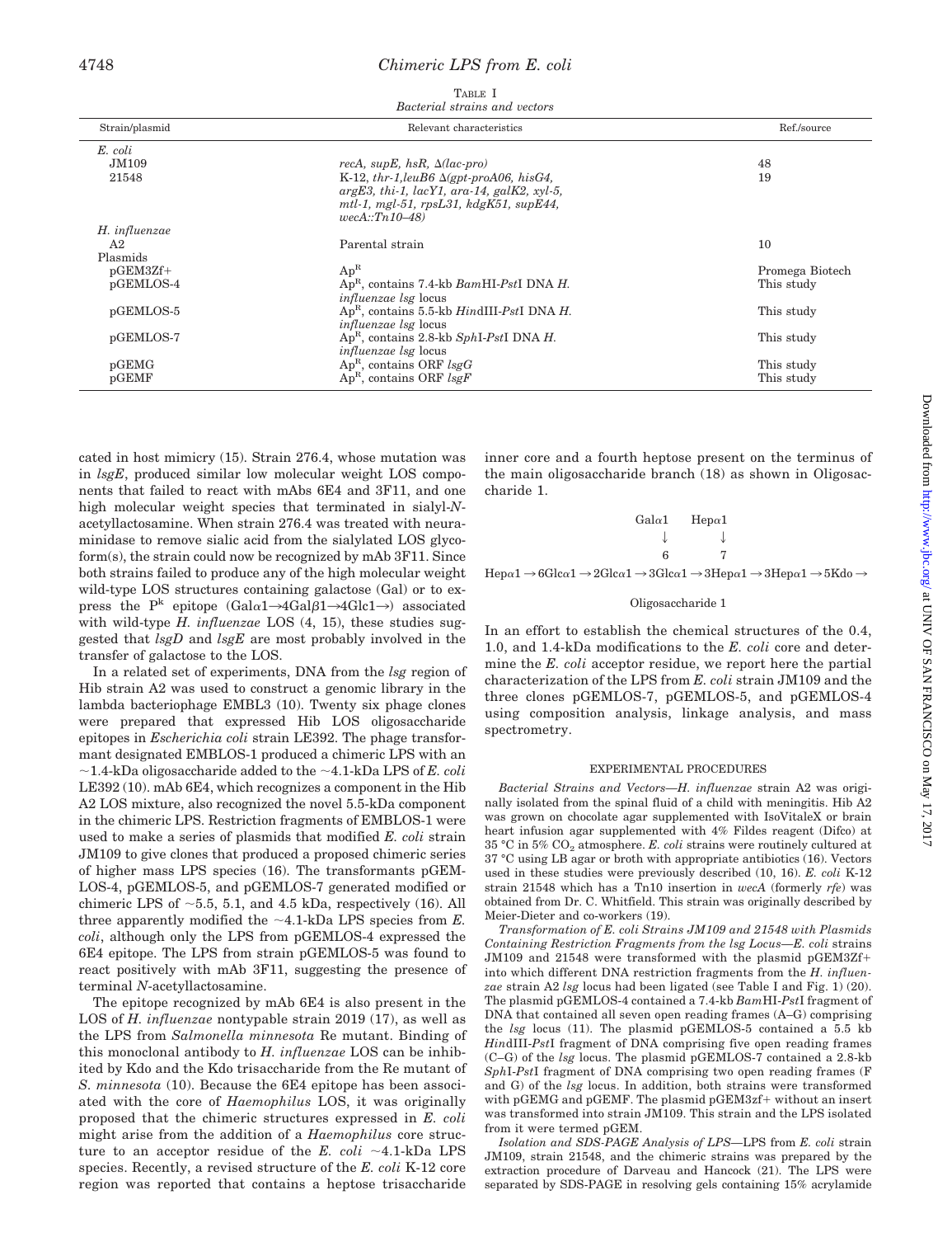and visualized by silver staining (22). The nomenclature for the various LPS preparations is as follows: pGEM, pGEMLOS-4, pGEMLOS-5, pGEMLOS-7, pGEMG, and pGEMF were all isolated from strain JM109 transformed with plasmids pGEM3zf+, pGEMLOS-4, pGEM-LOS-5, pGEMLOS-7, pGEMG, and pGEMF, respectively (see Table I). The LPS preparations isolated from the *wecA-* strain 21548 transformed with the same set of plasmids were designated pGEMrfe, pGEMLOS-4rfe, pGEMLOS-5rfe, pGEMLOS-7rfe, pGEMGrfe, and pGEMFrfe.

*O-Deacylation of LPS—*A few milligrams of LPS from each sample were treated with anhydrous hydrazine at 37 °C for 20 min (23) and then precipitated with cold acetone as described previously (17).

*Isolation and Purification of Oligosaccharides—*The LPS from pGEM (31 mg), pGEMLOS-4 (25 mg), pGEMLOS-5 (15 mg), and pGEMLOS-7 (4.4 mg) was hydrolyzed in 1% acetic acid (2 mg of LPS/ml) for 2 h at 100 °C. The hydrolysates were centrifuged at  $5000 \times g$  for 20 min at 4 °C and the supernatants removed. The pellets were washed with 2 ml of  $H_2O$  and centrifuged again (5000  $\times$ *g*, 20 min, 4 °C). The supernatants and washings were pooled and lyophilized to give the oligosaccharide fractions. As a standard, 10 mg of LPS from *Salmonella typhimurium* TV119 Ra mutant (Sigma) was treated in the same fashion.

To prepare desalted oligosaccharide pools for ESI-MS analysis, small aliquots of the crude oligosaccharide fractions  $(< 2$  mg) were chromatographed on two Bio-Select SEC 125–5 HPLC columns (Bio-Rad) connected in series, using 0.05 M pyridinium acetate (pH 5.2) at a flow rate of 1 ml/min. A refractive index detector (Knauer) was used to monitor column effluent, and chromatograms were recorded and stored with a Shimadzu C-R3A Chromatopac integrator.

For large scale separations, the oligosaccharide fractions from pGEM (10.2 mg), pGEMLOS-4 (9.3 mg), and pGEMLOS-5 (7.0 mg) were dissolved in 0.3 ml of 0.05 M pyridinium acetate buffer (pH 5.2) and centrifuge-filtered through a  $0.45$ - $\mu$ m Nylon-66 membrane (Microfilterfuge tube, Rainin). The pGEM and pGEMLOS-4 samples were applied to a single Bio-Gel P-4 column  $(1.6 \times 84 \text{ cm}, \leq 400 \text{ mesh};$  Bio-Rad), and the pGEMLOS-5 sample was applied to two Bio-Gel P-4 columns connected in series (1.6  $\times$  79 cm and 1.6  $\times$  76.5 cm). The columns were equipped with water jackets maintained at 30 °C. Upward elution at a flow rate of 10 ml/h was achieved with a P-1 peristaltic pump (Amersham Pharmacia Biotech). Effluent was monitored with refractive index, and fractions were collected at 10-min intervals and evaporated to dryness in a Speed-Vac concentrator.

*Dephosphorylation of Oligosaccharides—*Oligosaccharide fractions were placed in 1.5-ml polypropylene tubes and treated with cold 48% aqueous HF (Mallinckrodt) to make  $5-10 \mu g/\mu l$  solutions. Samples were kept for 18 h at 4 °C and then aqueous HF was evaporated as described previously (17). The dephosphorylated samples were then rechromatographed on two Bio-Select SEC 125–5 HPLC columns connected in series using 0.05 M pyridinium acetate (pH 5.2) as described above.

*Monosaccharide Composition Analysis—*Dephosphorylated oligosaccharide fractions were dissolved in 400  $\mu$ l of 2 M trifluoroacetic acid and heated for 4 h at 100 °C. The hydrolysates were evaporated to dryness in a Speed-Vac concentrator, redissolved in 20  $\mu$ l H<sub>2</sub>O, and dried again. Hydrolysates were analyzed by high performance anion exchange chromatography with pulsed amperometric detection (24) using a Dionex BioLC system (Dionex, Sunnyvale, CA) with a CarboPac PA1 column as described previously (17).

*Methylation Analysis—*Linkage analysis was performed on dephosphorylated oligosaccharide fractions using the microscale method (25) modified for use with powdered NaOH (26). Details of this procedure have been reported elsewhere (17). Partially methylated alditol acetates were analyzed by gas chromatography/MS in the EI and CI modes on a VG70SE mass spectrometer as described previously (27).

*Liquid Secondary Ion Mass Spectrometry (LSIMS)—*LSIMS was performed using a Kratos MS50S mass spectrometer with a cesium ion source (28). Oligosaccharide samples (in 1  $\mu$ l of H<sub>2</sub>O) were added to 1  $\mu$ l of glycerol/thioglycerol (1:1) on a stainless steel probe tip. A  $Cs^+$  ion primary beam energy of 10 keV was used, and the secondary sample ions were accelerated to 8 keV. Scans were taken in the negative ion mode at 300 s/decade and recorded with a Gould ES-1000 electrostatic recorder. The spectra were mass calibrated manually with Ultramark 1621 (PCR Research Chemicals, Inc., Gainesville, FL) to an accuracy of better than  $\pm 0.2$  Da.

*Electrospray Ionization-Mass Spectrometry (ESI-MS)—*Oligosaccharides and *O-*deacylated LPS were analyzed on either a VG Platform mass spectrometer (VG Instruments, Manchester, UK) or a Sciex API 300 triple quadrupole mass spectrometer with an electro-

spray ion source operating in the negative ion mode. Oligosaccharide samples were dissolved in H<sub>2</sub>O, mixed with running solvent  $(1 \mu)$  in 4  $\mu$ l), and injected via a Rheodyne injector into a stream of H<sub>2</sub>O/ acetonitrile (1/1, v/v) containing 1% acetic acid, at a flow rate of  $\sim$ 20  $\mu$ /min. Mass calibration was carried out with CsI in the negative ion mode.

In some cases, selected oligosaccharide fractions were analyzed at higher resolving power  $(M/\Delta M = 2000)$  using a Micromass Autospec sector-orthogonal time of flight (TOF) instrument with an array detector (29) operating under ESI conditions in the negative ion mode. In this case, the solvent system and flow rate were essentially the same as described above for the quadrupole ESI experiments. A scan speed of 5 s/decade was used for all samples over the *m/z* range of 500–3000 with a accelerating voltage of 4 kV and an ESI needle voltage of between 3.5 and 4 kV higher. Mass calibration was carried out with an external reference consisting of CsI taken under liquid secondary ion mass spectrometry conditions, followed by a one-point correction of the doubly charged deprotonated molecular ion of the oligosaccharide from the LPS of *S. typhimurium* Ra mutant  $((M - 2H)^2 - \text{exact} = 973.2)$  in the negative ion ESI-MS mode.

*Matrix-assisted Laser Desorption Ionization (MALDI) Mass Spectrometry—O*-Deacylated LPS samples were analyzed on a Voyager or an Elite MALDI-TOF instrument (PE Biosystems, Framingham, MA) equipped with a nitrogen laser (337 nM). All spectra were recorded in the negative ion mode using delayed extraction conditions as described in detail elsewhere (30). Samples were dissolved in  $H_2O$  ( $\sim$ 250 pmol/ $\mu$ l) and mixed 1:1 with the matrix solution (a saturated solution of 2,5 dihydroxybenzoic acid in acetone) and allowed to dry at room temperature on a gold-plated MALDI plate. Approximately 100 laser shots were recorded for each sample, averaged, and then mass calibrated using an external mass calibrant consisting of renin substrate tetradecapeptide, insulin chain B, oxidized, and bovine insulin (all from Sigma). For external calibrations under these conditions, a mass accuracy of  $\leq 0.1\%$  was obtained. For comparison purposes, a single point correction was made to the spectra of the *O*-deacylated LPS from pGEM using the expected lipid A fragment ion (average  $(M - H)^{-}$  at  $m/z$  952.009), and then the spectra for the three chimeric strains were recalibrated using this lipid A fragment ion and an additional ion from pGEM (*m/z* 2835.7) present in all four samples.

*Tandem Mass Spectrometry (MS/MS) Using Quadrupole-TOF—* Dephosphorylated oligosaccharides were analyzed in the positive ion mode on a PE Sciex (Concorde, Ontario, Canada) QSTAR mass spectrometer equipped with a Protana nanospray ion source. The QSTAR analyzer consists of a high pressure RF-only ion guide followed by a quadrupole mass filter. A high pressure quadrupole collision cell follows the first mass filter. The TOF mass analyzer is comprised of a reflectron with an effective flight path of 2.5 meters. Samples were dissolved in  $H_2O/$ acetonitrile (1:1, v/v) containing 1% acetic acid, and $2 \mu$  of each was injected into a Protana nanospray tip. The nanospray needle voltage was typically 800–1000 V. One sample loading usually gave an analysis time of 30–40 min, which allowed a conventional mass spectrum to be obtained prior to the selection of several individual ions for CID MS/MS. In MS mode the high resolution capability (8,000 FWHM) allowed unambiguous determination of the charge state for each ion. For CID-MS/MS operation the quadrupole mass analyzer with a mass window of 1 *m/z* unit was used to select precursor ions for fragmentation, which in most cases were doubly charged  $(M + 2H)^{2+}$ . The selected ions were fragmented in a collision cell with air as the collision gas and analyzed in the orthogonal TOF operating at an accelerating potential of 20 kV. Fragment ion spectra were accumulated under computer control for periods of between 10 s and 1 min. Mass assignments based on external calibration were generally within 50 ppm of calculated monoisotopic values, whereas internal calibration gave masses accurate to  $\pm 5$  ppm.

#### RESULTS

*SDS-PAGE Analysis of LPS—*We have previously reported the transformation of *E. coli* strain JM109 (a K-12 strain that produces rough LPS (r-LPS) that lack the O side chain) with a series of plasmids containing overlapping restriction fragments of DNA from the *lsg* region of *H. influenzae* type b strain A2 (16). As diagrammed in Fig. 1, the pGEMLOS-4 clone contains all of the complete ORFs (*lsgA-lsgG*) in the *lsg* region, whereas pGEMLOS-5 contains *lsgC-lsgG*, and pGEMLOS-7 contains *lsgF-lsgG*. The clones pGEMLOS-4, pGEMLOS-5, and pGEM-LOS-7 were originally shown by SDS-PAGE to produce modi-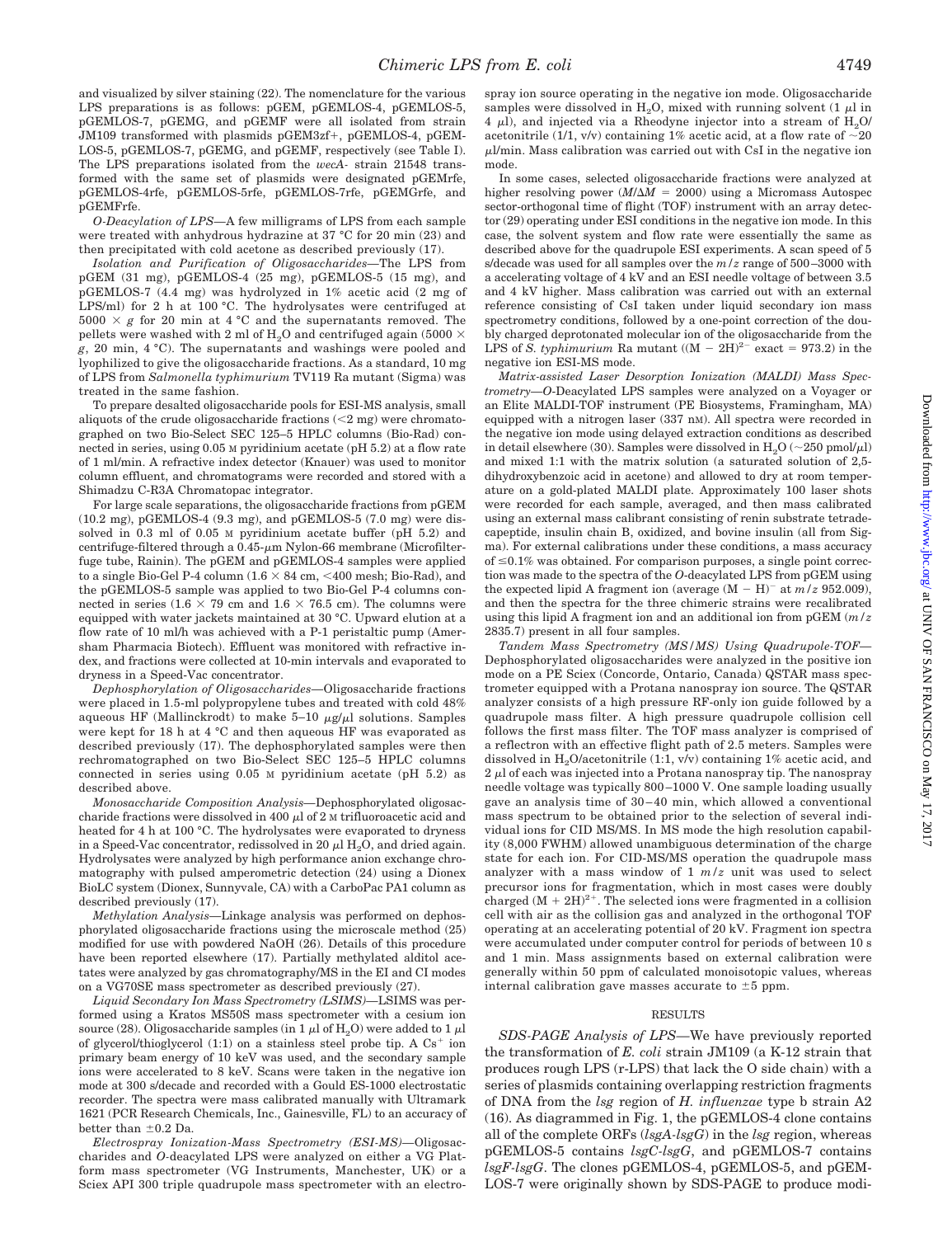



**B** Transposon inserts

281.25 276.4

C Chimeric transformants

|      | pGEMLOS-4 |      |
|------|-----------|------|
|      | pGEMLOS-5 | lacZ |
| lacZ | pGEMLOS-7 |      |
|      | $\sim$    |      |

FIG. 1. **The** *lsg* **region of** *H. influenzae* **DNA.** *A,* diagram of the eight ORFs. *B,* locations of m-Tn*3*(Cm) insertion sites (6). *C,* restriction maps of the EMBLOS-1 subclones that modified the *E. coli* JM109 LPS (adapted from Ref. 16).



FIG. 2. *Top,* SDS-PAGE gel of the LPS from *E. coli* strain JM109 (pGEM) and the three chimeric strains. Lanes are as follows: *A*, pGEM; *B*, pGEMLOS-7; *C*, pGEMLOS-5; and *D*, pGEMLOS-4. Molecular weight markers indicated are the calculated masses of the LOS from *N. gonorrhoeae* strain PID2 (47). The apparent sizes of the most abundant moieties (labeled with *arrows*) added to the main *E. coli* LPS band at  $\sim$ 3.9 kDa, *i.e.*  $\sim$ 0.3, 0.5, and 0.6 kDa for pGEMLOS-7, -5, and -4, respectively, appear smaller than those originally suggested by SDS-PAGE (16) but closer to masses determined by mass spectrometry. *Bottom,* SDS-PAGE gel of the LPS produced when the *lsg* genes are transformed into *E. coli* strain 21548, a wecA- mutant. Lanes are as follows: *E*, PID2 from *N. gonorrhoeae*; *F*, pGEMrfe; *G*, pGEMGrfe; *H*, pGEMFrfe; *I*, pGEMLOS-7rfe; *J*, pGEMLOS-5rfe; *K*, pGEMLOS-4rfe.

fied LPS structures which added  $\sim$ 1.4, 1.0, and 0.4-kDa moieties, respectively, to the  $\sim$ 4.1-kDa *E. coli* core (16). In more recent SDS-PAGE gels, the modified LPS was further resolved and no longer appears as a dominant single band (Fig. 2, *top*). Rather, the LPS appear to consist of several bands whose estimated sizes differ slightly from those reported originally (see legend, Fig. 2). When tested against two mAbs that recognize *H. influenzae* epitopes, pGEMLOS-4 LPS reacted positively with mAb 6E4 (which recognizes a Kdo-related epitope in *H. influenzae*), and pGEMLOS-5 LPS reacted positively with mAb 3F11 (which recognizes the terminal disaccharide of lacto-*N*-neotetraose, Gal $\beta$ 1 $\rightarrow$ 4GlcNAc $\beta$ 1 $\rightarrow$ 3Gal $\beta$ 1 $\rightarrow$ 4Glc1 $\rightarrow$ ). The LPS from pGEMLOS-7, which contains the smallest modifica-



FIG. 3. **Negative ion MALDI-TOF spectra of the** *O***-deacylated LPS from pGEM (***A***), pGEMLOS-7 (***B***), pGEMLOS-5 (***C***), and pGEMLOS-4 (***D***) recorded under delayed extraction conditions (30).**

tion, did not react with either antibody. Thus, the antibody recognition data and LPS size differences suggested that the *lsg* region contains a cluster of at least three genetic loci whose products sequentially modify *H. influenzae* LOS (16). To confirm the chimeric nature of the pGEMLOS-4, pGEMLOS-5, and pGEMLOS-7 LPS and identify *H. influenzae* epitopes being expressed, LPS from these clones and from the parent *E. coli* strain transformed with a plasmid lacking an insert (designated pGEM) were analyzed by various chemical and mass spectrometric methods as described below.

In order to define better the molecular mechanisms involved in the assembly of the chimeric LPS, we cloned the same plasmids as above plus plasmids containing only ORF *lsgG* and *lsgF* into strain 21548 which contains a Tn10 insertion in *wecA* (formerly *rfe*). The presence of a functional *wecA* is necessary for the synthesis of *O*-polysaccharides containing GlcNAc. The SDS-PAGE in Fig. 2 (*bottom*) demonstrates that a functional *wecA* is necessary for generation of the chimeric LPSs by the pGEMLOS-7, -5, and -4 plasmids.

*Analysis of O-Deacylated LPS by MALDI-TOF—*For initial screening of LPS molecular weights and heterogeneity by mass spectrometry, small aliquots of LPS from pGEM, pGEMLOS-4, pGEMLOS-5, and pGEMLOS-7 were treated with anhydrous hydrazine to remove *O*-linked fatty acids from the lipid A moiety. The negative ion MALDI-TOF spectra of these *O*-deacylated LPS samples (30) are shown in Fig. 3. Although all of the samples are clearly quite heterogeneous, the MALDI-TOF spectra easily show how progressively larger molecular weight LPS are made by the transformants as a function of *H. influenzae* ORFs present. The pGEM *O*-deacylated LPS sample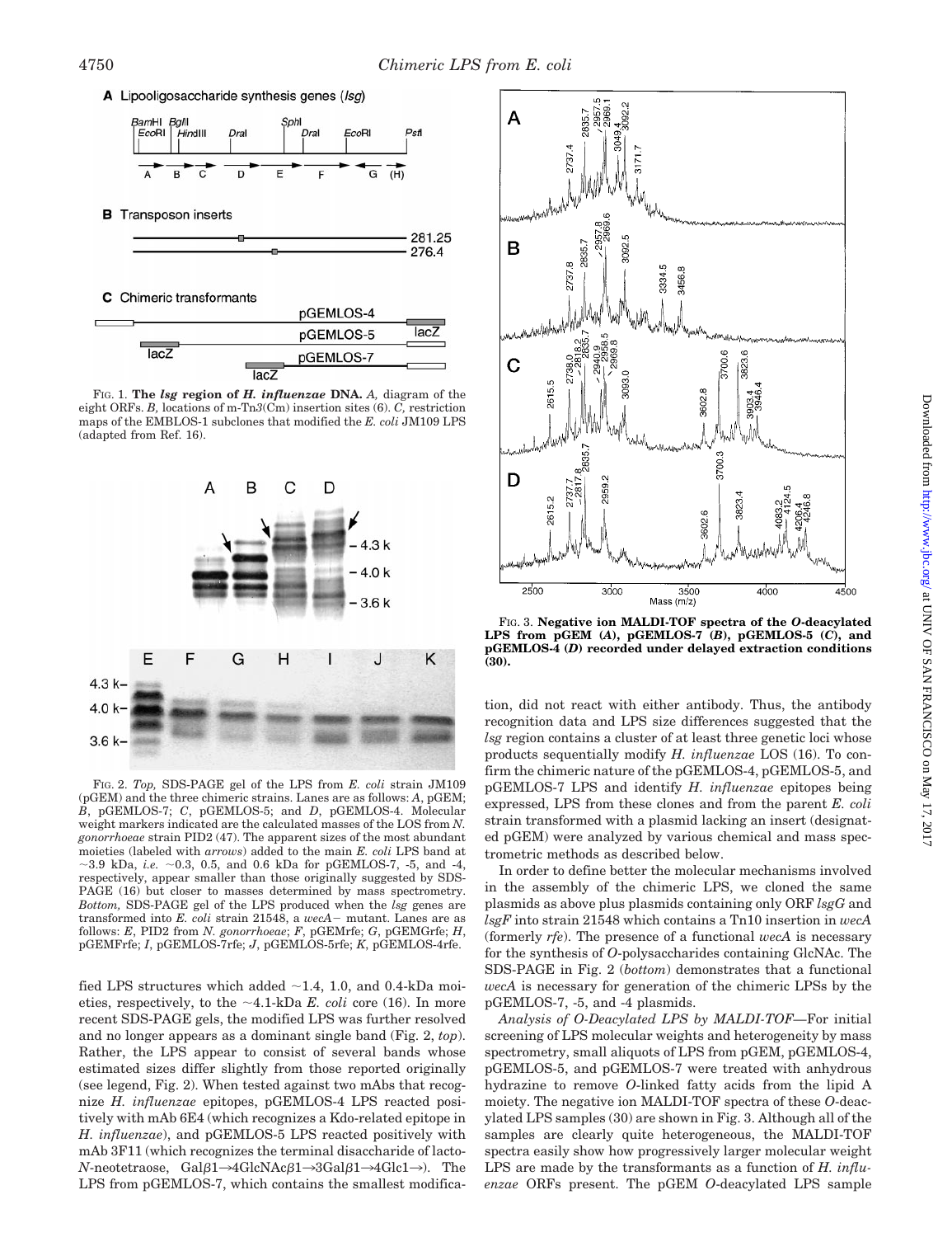TABLE II *Molecular weights and proposed compositions of the O-deacylated LPS from pGEM, pGEMLOS-7, pGEMLOS-5, and pGEMLOS-4* Relative ion abundances are given in parentheses. P indicates phosphate.

| pGEM         |              | pGEMLOS-5    |              |                     |                  |     |                         | Proposed compositions   |                  |                  |          |
|--------------|--------------|--------------|--------------|---------------------|------------------|-----|-------------------------|-------------------------|------------------|------------------|----------|
|              | pGEMLOS-7    |              | pGEMLOS-4    | Calc. $M_r$         | HexNAc           | Hex | Hep                     | $\mathbf P$             | <b>PEA</b>       | Kdo              | $O-DPLA$ |
|              |              |              |              | Chimeric structures |                  |     |                         |                         |                  |                  |          |
|              |              |              | 4247.8 (40)  | 4247.6              | 3                | 6   | $\overline{\mathbf{4}}$ |                         |                  | 3                |          |
|              |              |              | 4207.4 (26)  | 4206.6              | $\overline{2}$   | 7   | $\overline{4}$          | $\frac{2}{2}$           | $\frac{1}{1}$    | $\,3$            |          |
|              |              |              | 4125.5(46)   | 4124.6              | 3                | 6   | $\overline{4}$          | $\overline{2}$          |                  | 3                |          |
|              |              |              | 4084.2(27)   | 4083.6              | $\overline{2}$   |     | 4                       |                         |                  | 3                |          |
|              |              | 3947.4 (38)  |              | 3947.3              | $\overline{2}$   | 6   | $\overline{\mathbf{4}}$ | $\frac{2}{2}$           | $\boldsymbol{2}$ | $\,2$            |          |
|              |              | 3904.4 (25)  |              | 3904.3              | $\overline{2}$   | 6   | $\overline{4}$          | $\bf{3}$                | $\mathbf{1}$     | $\,2$            |          |
|              |              | 3824.6 (100) | 3824.4 (40)  | 3824.3              | $\boldsymbol{2}$ | 6   | $\overline{4}$          | $\,2$                   | $\mathbf{1}$     | $\overline{2}$   |          |
|              |              | 3701.6 (90)  | 3701.3 (100) | 3701.2              | $\,2$            | 6   | $\overline{4}$          | $\,2$                   |                  | $\overline{2}$   |          |
|              |              | 3603.8(31)   | 3603.6(26)   | 3604.1              | $\overline{2}$   | 6   | $\overline{4}$          | $\sqrt{2}$              |                  | 1                |          |
|              | 3457.8 (41)  |              |              | 3458.9              |                  | 5   | $\overline{\mathbf{4}}$ | $\overline{2}$          | $\mathbf{1}$     | $\,2$            |          |
|              | 3335.5(43)   |              |              | 3335.9              | $\mathbf{1}$     | 5   | $\overline{4}$          | $\overline{2}$          |                  | $\overline{2}$   | 1        |
|              |              |              |              | Core structures     |                  |     |                         |                         |                  |                  |          |
| 3172.7 (43)  |              |              |              | 3173.6              |                  | 4   | $\overline{\mathbf{4}}$ | 3                       | 1                | $\,2$            |          |
| 3093.2 (97)  | 3093.5 (74)  | 3094.0(42)   |              | 3093.6              |                  | 4   | $\overline{4}$          | $\overline{2}$          | $\mathbf{1}$     | $\overline{2}$   |          |
| 3050.4(67)   |              |              |              | 3050.6              |                  | 4   | $\overline{4}$          | $\bf{3}$                |                  | $\,2$            |          |
| 2970.1 (100) | 2970.6 (100) | 2970.8 (68)  |              | 2970.6              |                  | 4   | $\overline{\mathbf{4}}$ | $\overline{\mathbf{2}}$ |                  | $\boldsymbol{2}$ |          |
| 2958.5 (90)  | 2958.8 (76)  | 2959.5 (87)  | 2960.2(60)   | 2959.5              |                  | 3   | 3                       | $\overline{2}$          |                  | $\,3$            |          |
|              |              | 2941.9 (56)  |              | 2942.3              |                  | 3   | 3                       | 3                       | $\overline{2}$   | $\,2\,$          |          |
| 2836.7 (87)  | 2836.7 (68)  | 2836.7 (90)  | 2836.7 (99)  | 2836.4              |                  | 3   | 3                       | $\,2\,$                 |                  | 3                |          |
|              |              | 2819.2 (70)  | 2818.8(49)   | 2819.3              |                  | 3   | 3                       | 3                       | 1                | $\boldsymbol{2}$ |          |
| 2738.4 (40)  | 2738.8 (41)  | 2739.0 (62)  | 2738.7 (54)  | 2739.3              |                  | 3   | $\boldsymbol{3}$        | $\,2$                   | $\mathbf{1}$     | $\,2$            |          |
|              |              | 2616.5(39)   | 2616.2 (39)  | 2616.2              |                  | 3   | 3                       | $\overline{2}$          |                  | $\overline{2}$   |          |

contains several species in the range of  $2738-3172$  Da,<sup>2</sup> representing the major *E. coli* core structures. When fit to proposed compositions,<sup>3</sup> the observed species were found to exhibit heterogeneity in heptose (Hep), hexose (Hex), 3-deoxy-D-*manno*octulosonic acid (Kdo), phosphate, and phosphoethanolamine (PEA) (Table II). Specifically, two main core types were observed containing either 3 Hex and 3 Hep (with 2 or 3 Kdos) or 4 Hex and 4 Hep (with 2 Kdos), with variable amounts of phosphate and PEA in both. The pGEMLOS-7 *O*-deacylated LPS mixture contained many of these same species, in addition to two major new species at  $m/z$  3334.5 and 3456.8 (Fig. 3). The *m/z* 3334.5 species apparently arises from the addition of Hex and *N*-acetylhexosamine (HexNAc) to the pGEM core structure containing 4 Hex, 4 Hep, 2 Kdo, 2 phosphates, and 1 *O*-deacylated diphosphorylated lipid A (*O*-DPLA) moiety. A further addition of 1 PEA moiety gives the *m/z* 3456.8 species. These data suggest that the transformation producing pGEMLOS-7 results in the addition of a Hex-HexNAc moiety to the *E. coli* LPS. Likewise, the main species in the pGEMLOS-5 *O*-deacylated LPS (*m/z* 3700.6 and 3823.6) were found to arise from the addition of 2 Hex plus 2 HexNAc to the pGEM core structure containing 4 Hex, 4 Hep, 2 Kdo, 2 phosphates, 1 *O*-DPLA, and 0 or 1 PEA. These structures are also found in the pGEMLOS-4 *O*-deacylated LPS, in addition to new species arising from the further addition of either another Hex (*m/z* 4083.2 and 4206.4) or HexNAc  $(m/z 4124.5$  and  $4246.8)$  to, in this case, the pGEM core structure containing 4 Hex, 4 Hep, 3 Kdo, 2 phosphates, 1 *O*-DPLA, and 0 or 1 PEA. Of the chimeric LPS structures, only these high molecular weight pGEMLOS-4 components contained the third Kdo moiety.

*Analysis of Oligosaccharides by ESI-MS and LSIMS—*The LPS from pGEM, pGEMLOS-4, pGEMLOS-5, and pGEM-



FIG. 4. **Negative ion ESI-MS of the oligosaccharide pools from the LPS of pGEM (***A***), pGEMLOS-7 (***B***), pGEMLOS-5 (***C***), and pGEMLOS-4 (***D***).** Peaks marked with *asterisks* are anhydro species.

LOS-7 were subjected to mild acid hydrolysis to liberate free oligosaccharides. Initially, small aliquots of the oligosaccharide fractions were desalted by size exclusion HPLC and analyzed as mixtures by negative ion ESI-MS (Fig. 4). The ESI-MS spectra contained predominantly doubly charged ions  $(M -$ 

 $^{\rm 2}$  Ions measured by LSIMS and ESI-MS (unless otherwise noted) are monoisotopic masses of the  $^{12}$ C-containing component, and ions observed by MALDI-TOF are average masses.

<sup>&</sup>lt;sup>3</sup> Residue mass values (monoisotopic mass, average mass) for LOS and LPS structural moieties are as follows: Hex (162.053, 162.142), Hep (192.063, 192.169), HexNAc (203.079, 203.195), Kdo (220.058, 220.179), NeuAc (291.095, 291.258), phosphate (79.966, 79.980), PEA (123.008, 123.048), and diphosphorylated *O*-deacylated lipid A (934.457, 934.994).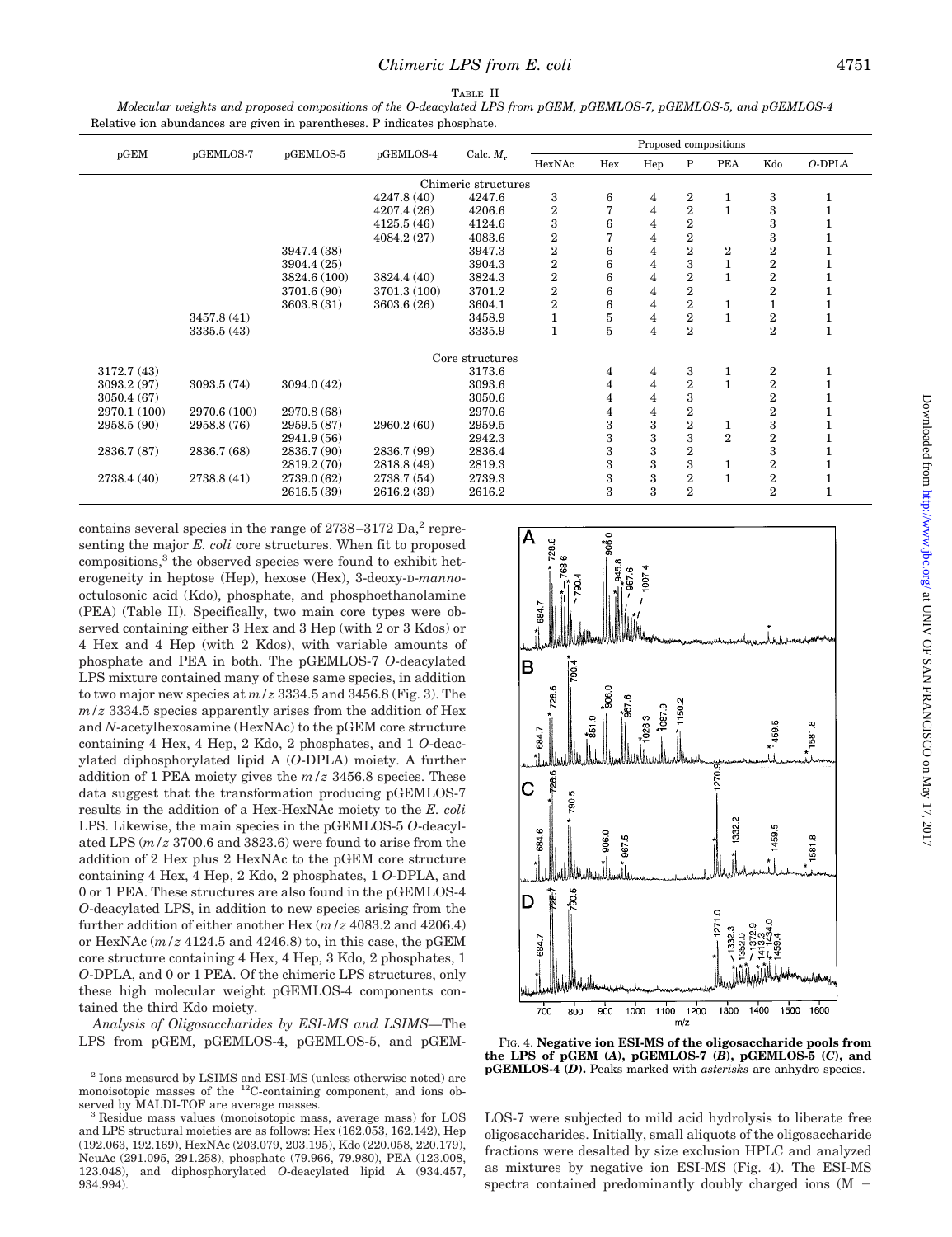TABLE III

*Molecular weights and proposed compositions of the oligosaccharides from pGEM, pGEMLOS-7, pGEMLOS-5, and pGEMLOS-4* Relative ion abundances (given in parentheses) represent the sum of the monoisotopic molecular ion and anhydro peaks for a given species (see Fig. 4). P indicates phosphate.

|              | pGEMLOS-7    |              | pGEMLOS-4    | Calculated<br>$M_{\rm r}$ |                | Proposed compositions |                |                         |                |     |  |
|--------------|--------------|--------------|--------------|---------------------------|----------------|-----------------------|----------------|-------------------------|----------------|-----|--|
| pGEM         |              | pGEMLOS-5    |              |                           | HexNAc         | Hex                   | Hep            | $\mathbf{P}$            | <b>PEA</b>     | Kdo |  |
|              |              |              |              | Chimeric structures       |                |                       |                |                         |                |     |  |
|              |              |              | 2870.0 (12)  | 2870.8                    | 3              | 6                     | 4              | $\boldsymbol{2}$        | 1              |     |  |
|              |              |              | 2828.6 (10)  | 2827.8                    | 3              | 6                     | $\overline{4}$ | 3                       |                |     |  |
|              |              |              | 2747.8 (13)  | 2747.8                    | 3              | 6                     | 4              | $\boldsymbol{2}$        |                |     |  |
|              |              |              | 2706.1(12)   | 2706.8                    | $\overline{2}$ |                       | $\overline{4}$ | $\overline{2}$          |                |     |  |
|              |              | 2666.5(20)   | 2666.7(13)   | 2667.7                    | $\overline{2}$ | 6                     | 4              | $\overline{2}$          |                |     |  |
|              |              | 2543.9 (58)  | 2544.0(31)   | 2544.7                    | $\overline{2}$ | 6                     | 4              | $\overline{\mathbf{2}}$ |                |     |  |
|              | 2302.5(30)   |              |              | 2302.6                    |                | 5                     | 4              | $\overline{2}$          |                |     |  |
|              | 2177.7 (45)  |              |              | 2179.6                    |                | 5                     | $\overline{4}$ | $\overline{2}$          |                |     |  |
|              |              |              |              | Core structures           |                |                       |                |                         |                |     |  |
|              | 2058.6 (23)  |              |              | 2060.5                    |                | 4                     | 4              | $\overline{2}$          | $\overline{2}$ |     |  |
| 2016.7(13)   |              |              |              | 2017.4                    |                | 4                     | 4              | $\,3$                   | 1              |     |  |
| 1937.2(50)   | 1937.1 (52)  | 1937.1(15)   |              | 1937.5                    |                | 4                     | $\overline{4}$ | $\overline{\mathbf{2}}$ |                |     |  |
| 1893.5(51)   |              |              |              | 1894.4                    |                | 4                     | 4              | 3                       |                |     |  |
| 1814.0 (100) | 1814.0 (54)  | 1814.0(19)   |              | 1814.4                    |                | 4                     | 4              | $\overline{\mathbf{2}}$ |                |     |  |
|              | 1743.9 (19)  |              |              | 1745.4                    |                | 4                     | 3              | $\overline{2}$          | 1              |     |  |
|              | 1705.8 (24)  | 1705.9(11)   | 1705.8(14)   | 1706.4                    |                | 3                     | 3              | $\overline{2}$          | $\overline{2}$ |     |  |
|              | 1622.4(15)   | 1622.5(14)   |              | 1622.4                    |                | 4                     | 3              | $\overline{2}$          |                |     |  |
| 1582.9 (49)  | 1582.8 (100) | 1582.8(53)   | 1582.9 (68)  | 1583.4                    |                | 3                     | 3              | $\overline{2}$          | 1              |     |  |
| 1539.2(51)   |              | 1539.3(16)   | 1539.3(19)   | 1540.3                    |                | 3                     | 3              | 3                       |                |     |  |
| 1459.3 (78)  | 1459.9 (50)  | 1459.9 (100) | 1459.8 (100) | 1460.3                    |                | 3                     | 3              | $\overline{2}$          |                |     |  |

 $2H$ <sup>2-</sup>. In general, the data were consistent with results from the MALDI-TOF analysis of *O*-deacylated LPS (Fig. 3). The pGEM sample was found to contain seven major oligosaccharides and several minor species, ranging in molecular weight from 1459.3 to 2016.7. As shown in Table III, proposed compositions were determined for the various species which indicated that the structures consisted of two main core types as follows: one containing 3 Hex, 3 Hep, and 1 Kdo, and another containing 4 Hex, 4 Hep, and 1 Kdo. Variability in the number of phosphate and PEA groups was responsible for the large number of species present in the mixture.

The pGEMLOS-4, pGEMLOS-5, and pGEMLOS-7 samples contained many of the species found in the pGEM sample, in addition to larger molecular weight oligosaccharides (Table III). New LPS glycoforms of  $M_r$  2177.7 and 2302.5 were observed in the pGEMLOS-7 sample, consistent with the addition of a single Hex and HexNAc residue to the pGEM core structure containing 4 Hex, 4 Hep, 1 Kdo, 2 phosphates, and 0 or 1 PEA. The high molecular weight components of the pGEM-LOS-5 sample  $(M<sub>r</sub> 2543.9$  and 2666.5) suggested the further addition of yet another Hex-HexNAc unit, and the pGEMLOS-4 sample contained even higher molecular weight materials (ranging from  $M_r$  2706.1 to 2870.0) consistent with the addition of one more Hex or HexNAc moiety.

To aid in the determination of proposed compositions for these species, oligosaccharides from the pGEM, pGEMLOS-4, pGEMLOS-5, and pGEMLOS-7 samples were separated by size exclusion chromatography, and fractions were analyzed by LSIMS and/or ESI-MS. Selected fractions representing the two major pGEM core types and the various chimeric structures were then pooled, dephosphorylated with aqueous HF, rechromatographed on size exclusion HPLC, and analyzed again by negative ion LSIMS or ESI-MS. Proposed compositions for the molecular ions observed after HF treatment are listed in Table IV, and Fig. 5 shows examples of ESI spectra for four of the fractions. Upon removal of phosphate and PEA moieties, the major high mass species present in the pGEM-LOS-7 sample is an oligosaccharide of average  $M_r$  2020.3 (1) HexNAc, 5 Hex, 4 Hep, and 1 Kdo). The pGEMLOS-5 sample contains an oligosaccharide with an average  $M<sub>r</sub>$  of 2386.3,

resulting from the further addition of 1 Hex and 1 HexNAc to the pGEMLOS-7 LPS (2 HexNAc, 6 Hex, 4 Hep, and 1 Kdo). This species is also present in the pGEMLOS-4 sample, in addition to higher molecular weight structures containing an additional Hex  $(M_r \text{ average} = 2548.4)$  or HexNAc  $(M_r \text{ aver}$  $age = 2589.5$ .

*Monosaccharide Composition and Linkage Analyses—*Mass spectrometric analyses of the free oligosaccharides from pGEM, pGEMLOS-4, pGEMLOS-5, and pGEMLOS-7 indicated that the different chimeric structures arise from additions of stoichiometric amounts of hexose and HexNAc residues to a variably phosphorylated pGEM core structure containing 4 Hex, 4 Hep, and 1 Kdo. No chimeric structures were observed to contain the 3 Hex, 3 Hep, and 1 Kdo core. For comparison purposes, dephosphorylated oligosaccharide fractions containing the two pGEM core types and the main chimeric structures from pGEMLOS-4, pGEMLOS-5, and pGEMLOS-7 were hydrolyzed in 2 N trifluoroacetic acid to determine their monosaccharide compositions and therefore the identities of the Hex and HexNAc residues. When analyzed by high pH anion exchange chromatography with pulsed amperometric detection, the pGEM hydrolysates were found to contain only galactose, glucose, and L-*glycero*-D-*manno*-heptose (Table V). (The Kdo residue is not recovered under these hydrolysis conditions.) The two core types were identified as  $GalGL<sub>2</sub>Hep<sub>3</sub>$  and  $GalGlc<sub>3</sub>Hep<sub>4</sub>$ . The pGEMLOS-7 sample contained  $GlcNH<sub>2</sub>$  $Gal_2Ge_3Hep_4$ , suggesting that the larger pGEM core was being modified by the addition of one Gal and one *N*-acetylglucosamine (GlcNAc) residue. Likewise, the composition of the pGEMLOS-5 sample suggested that the larger pGEM core was being further glycosylated with only Gal and GlcNAc residues. Fraction 2 from pGEMLOS-4, which contained the same species as pGEMLOS-5, gave similar results, and fraction 1 from pGEMLOS-4, which contains three main species (see Table IV), contained slightly more GlcNH<sub>2</sub>.

Aliquots of the same six dephosphorylated oligosaccharide fractions used for monosaccharide composition analysis were taken for methylation analysis to establish sugar linkage positions. The partially methylated alditol acetates observed by gas chromatography/MS are listed in Table VI. Again, by compar-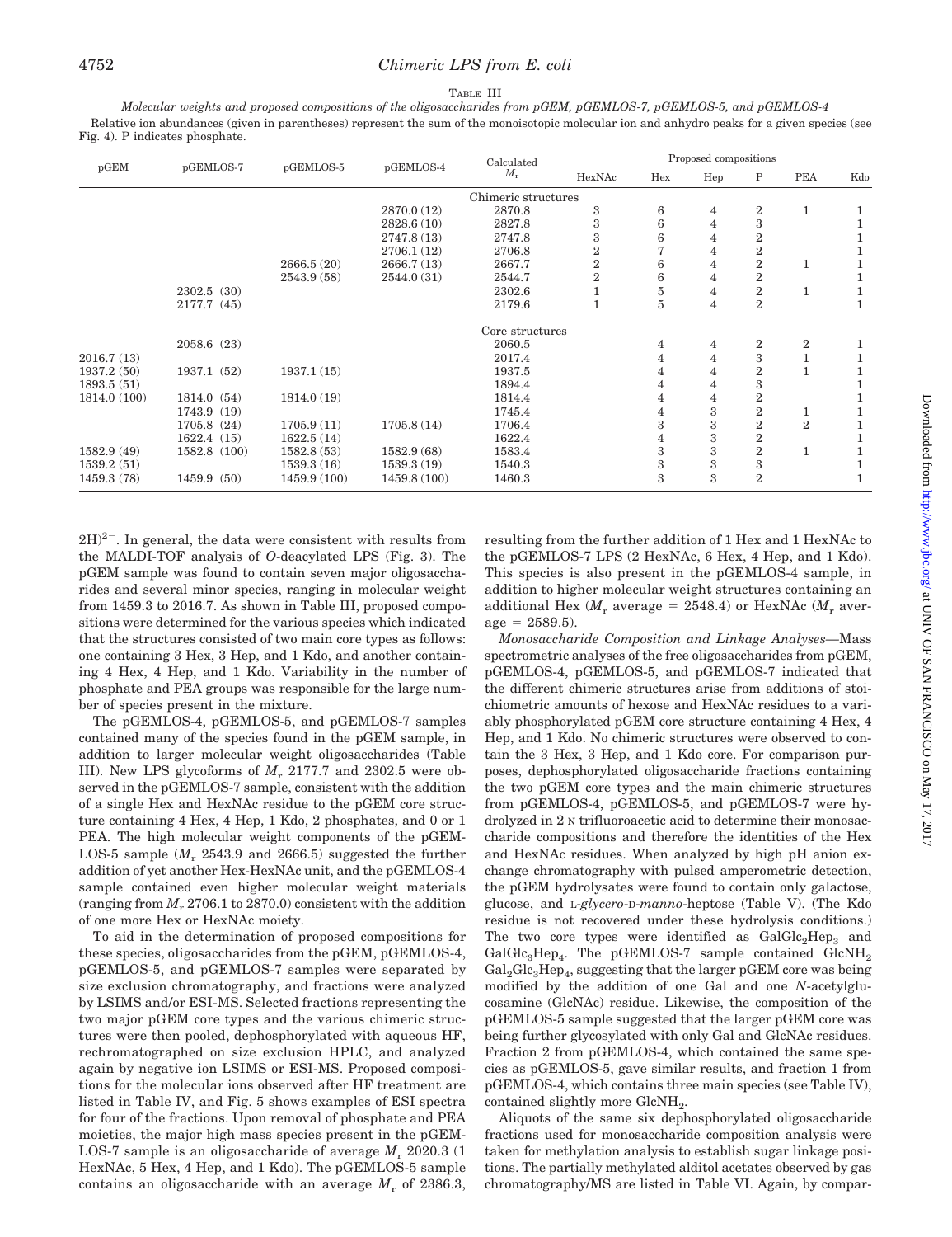TABLE IV *Molecular weights and proposed compositions of the dephosphorylated oligosaccharides from pGEM, pGEMLOS-7, pGEMLOS-5, and pGEMLOS-4*

|                        | Observed $M_r$ | Calculated $M_r$ . |        | Proposed compositions |     |     |     |  |
|------------------------|----------------|--------------------|--------|-----------------------|-----|-----|-----|--|
| Fraction               | (average)      | Average            | Exact  | HexNAc                | Hex | Hep | Kdo |  |
| pGEM (fraction 2)      | 1300.8         | 1301.1             | 1300.4 |                       | 3   |     |     |  |
| $pGEM$ (fraction 1)    | 1655.3         | 1655.4             | 1654.5 |                       |     |     |     |  |
| $pGEMLOS-7$            | 2020.3         | 2020.8             | 2019.7 |                       | 5.  |     |     |  |
| $pGEMLOS-5$            | 2386.3         | 2386.1             | 2384.8 | ົ                     | 6   |     |     |  |
| pGEMLOS-4 (fraction 2) | 2386.3         | 2386.1             | 2384.8 | ດ                     | 6   |     |     |  |
| pGEMLOS-4 (fraction 1) | 2386.1         | 2386.1             | 2384.8 | ິ                     | 6   |     |     |  |
|                        | 2548.4         | 2548.2             | 2546.8 | ີ                     | ┍   |     |     |  |
|                        | 2589.5         | 2589.3             | 2587.9 | 3                     | h   |     |     |  |
|                        |                |                    |        |                       |     |     |     |  |



FIG. 5. **Negative ion ESI-MS of the dephosphorylated oligosaccharide fractions used for composition and methylation analyses: pGEM fraction 1 (***A***), pGEMLOS-7 (***B***), pGEMLOS-5 (***C***), and pGEMLOS-4 fraction 1 (***D***).** Ions below *m/z* 1400 in spectra *B–D* are doubly charged ions arising from incompletely dephosphorylated glycoforms.

ing the two pGEM core types, it is relatively straightforward to see that the second terminal heptose of the larger pGEM core is converted to a 1,7-linked heptose in all of the chimeric structures and thus must represent the linkage site for the novel glycosylation. Since no chimeric structures were observed with the Hep<sub>3</sub> core, it is most likely that the non-reducing terminal heptose recently identified on the oligosaccharide branch in the K-12 core structure (18) is the modified terminal heptose. Additionally, no new tri-linked saccharides were obtained from the chimeric oligosaccharides, suggesting that the sugars were most likely all added in a straight chain.

*Sequencing of Chimeric Oligosaccharides by MS/MS—*To confirm the identity of the linkage site between the *E. coli* LPS core and the novel oligosaccharide moieties, and to determine the sequences of the added sugars, the dephosphorylated oligosaccharides were subjected to MS/MS analysis. For these

experiments, samples were run in the positive ion mode and doubly charged molecular ions,  $(M + 2H)^{2+}$ , were selected for collision-induced dissociation (CID). The resulting MS/MS spectra of the pGEM core oligosaccharide  $(M, 1654.5)$  and the pGEMLOS-5 chimeric structure  $(M_r 2384.8)$  are shown in Fig. 6. Various reducing terminal (Y-type) and non-reducing terminal (B-type) sequence ions are present in the spectra. For the pGEM oligosaccharide (Fig. 6*A*), the Y ion series including the  $Y_{6\alpha'}$  (*m/z* 732.2 (2+)),  $Y_{5\alpha'}$  (*m/z* 651.2 (2+)), and  $Y_{4\alpha'}$  (*m/z* 1139.3) fragment ions and the corresponding B ion series including the  $B_{3\alpha'}$  (*m*/*z* 517.2),  $B_{4\alpha'}$  (*m*/*z* 841.3),  $B_5$  (*m*/*z* 1225.4), and  $B_6$  ( $m/z$  1417.4) fragment ions support the published structure with the fourth heptose on the non-reducing terminus of the largest oligosaccharide branch. In addition to these sequence ions, several ions present in the spectrum apparently arise from internal cleavages, which can occur under high energy CID conditions. In the spectrum of the pGEMLOS-5 oligosaccharide (Fig. 6*B*), two similar Y and B type ion series clearly define the sequence and linkage site of the added tetrasaccharide. Intense B ions at  $m/z$  366.1  $(\text{B}_{2\alpha'})$  and 731.3  $(B_{4\alpha'})$  arise from the sequential cleavage of two Hex-HexNAc moieties. These losses are also represented by the corresponding  $Y_{9a}$  (*m/z* 2020.6) and  $Y_{7a}$  (*m/z* 1655.5) fragment ions. Fragment ions at  $m/z$  923.3 ( $B_{5\alpha'}$ ) and  $m/z$  1463.4 ( $Y_{6\alpha'}$ ) confirm that the Hex-HexNAc-Hex-HexNAc moiety is linked to a heptose, and additional cleavages further along the large oligosaccharide branch (the  $\text{B}_{6\alpha'}$ ,  $\text{B}_{7\alpha'}$ , and  $\text{Y}_{5\alpha'}$  ions) confirm that the novel tetrasaccharide is attached to the largest branch of the pGEM core structure, as indicated in Fig. 6*B.*

In the MS/MS spectra of the chimeric oligosaccharides from pGEMLOS-7 and pGEMLOS-4, intense B ions also clearly defined the structures of the added sugar moieties. In the pGEM-LOS-7 oligosaccharide (*M*<sup>r</sup> 2019.7), a B ion at *m/z* 366.1 corresponds to a single Hex-HexNAc disaccharide moiety. The  $p$ GEMLOS-4 oligosaccharide of  $M_r$  2587.9 (HexNAc<sub>3</sub>) Hex6Hep4Kdo) lost a HexNAc-Hex-HexNAc fragment (*m/z* 569.2) and a HexNAc-Hex-HexNAc-Hex-HexNAc fragment  $(m/z)$  934.3), whereas the pGEMLOS-4 oligosaccharide of  $M_r$ 2546.8 (HexNAc<sub>2</sub>Hex<sub>7</sub>Hep<sub>4</sub>Kdo) lost a Hex-Hex-HexNAc (*m/z* 528.2) and a Hex-Hex-HexNAc-Hex-HexNAc (*m/z* 893.3) fragment. In addition to those B-type ions, the latter spectrum also contained large ions at *m/z* 366.1 and 731.3, which apparently arise as internal fragments in that case.

Assuming that the oligosaccharides are built up sequentially, *i.e.* from pGEMLOS-7 to pGEMLOS-5 to pGEMLOS-4, the MS/MS data, in combination with our methylation analysis results, allows the partial structures of the chimeric oligosaccharides to be deduced as shown in Fig. 7.

#### DISCUSSION

In this study, we have provided structural data to support our original hypothesis that *E. coli* K-12 transformed with plasmids containing portions of an eight gene segment from *H.*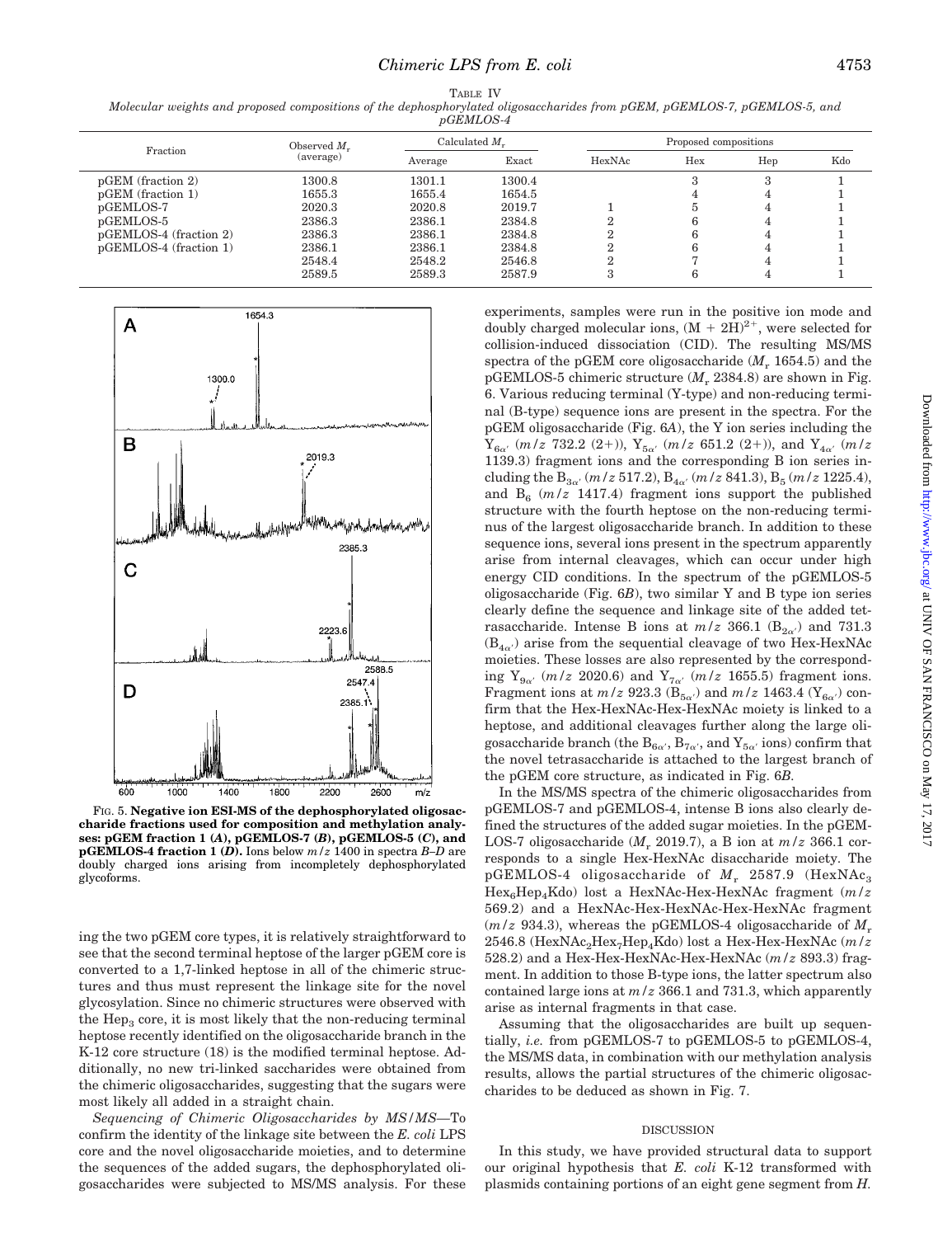*Monosaccharide compositions of the dephosphorylated oligosaccharide fractions*

Molar ratios were derived from comparison to the hydrolysate of the *S. typhimurium* Ra oligosaccharide of known composition, and then those values were normalized to either 3.0 or 4.0 heptoses in each fraction.

|      | pGEM<br>(fraction 2) | pGEM<br>(fraction 1) | pGEMLOS-7 | $pGEMLOS-5$ | pGEMLOS-4<br>(fraction 2) | $pGEMLOS-4$<br>(fraction 1) |
|------|----------------------|----------------------|-----------|-------------|---------------------------|-----------------------------|
| GlcN |                      |                      | $1.0\,$   | 2.7         | 2.4                       | 3.3                         |
| Gal  | 0.9                  | 1.1                  | 1.7       | 3.0         | 2.8                       | 3.1                         |
| Glc  | 2.2                  | $3.2\,$              | 3.2       | 3.4         | 3.4                       | 3.4                         |
| Hep  | 3.0                  | 4.0                  | 4.0       | 4.0         | 4.0                       | 4.0                         |

TABLE VI

*Methylation analysis of the dephosphorylated oligosaccharide fractions*

Peak areas were measured from the GC/MS EI total ion chromatograms, and values were normalized to the 1,3,6-Glc residue. The data for pGEMLOS-7 are the average of two runs.

|              | pGEM<br>(fraction 2) | pGEM<br>(fraction 1) | pGEMLOS-7 | pGEMLOS-5 | pGEMLOS-4<br>(fraction 2) | pGEMLOS-4<br>(fraction 1) |
|--------------|----------------------|----------------------|-----------|-----------|---------------------------|---------------------------|
| T-Glc        | 0.5                  | 0.2                  |           |           |                           |                           |
| T-Gal        | 0.6                  | 0.5                  | $1.2\,$   | 0.9       | 0.7                       | 0.7                       |
| $1,2$ -Glc   | 0.2                  | 0.7                  | 1.0       | 0.8       | 0.8                       | 0.7                       |
| $1,3$ -Gal   |                      |                      |           | 0.4       | 0.5                       | 0.6                       |
| $1,6$ -Glc   | 0.4                  | 1.1                  | $1.6\,$   | 1.5       | 1.3                       | 1.3                       |
| $1,6$ -Gal   |                      |                      |           |           | 0.3                       | 0.6                       |
| $1,3,6$ -Glc | $1.0\,$              | $1.0\,$              | 1.0       | 1.0       | 1.0                       | 1.0                       |
| T-Hep        | 0.3                  | 0.6                  | 0.6       | 0.3       | 0.3                       | 0.2                       |
| $1,3$ -Hep   | 0.3                  | 0.3                  | 0.3       | 0.4       | 0.6                       | 0.4                       |
| $1,7$ -Hep   |                      |                      | 0.4       | 0.6       | 0.5                       | 0.6                       |
| $1,3,7$ -Hep | 0.4                  | 0.4                  | $0.2\,$   | 0.3       | 0.5                       | 0.5                       |
| T-GlcNAc     |                      |                      | 0.1       | 0.2       | 0.2                       | 0.3                       |
| 1,4-GlcNAc   |                      |                      |           | 0.9       | 1.1                       | $1.0\,$                   |
| 1,3-GlcNAc   |                      |                      | 0.3       | 0.7       | 0.7                       | 1.0                       |

*influenzae* involved in LOS biosynthesis makes chimeric LPS (10). Moreover, we have shown that the chimeric LPS are segregated hybrid-type structures, where the *E. coli* r-LPS core structure is first synthesized and then serves as a scaffold for *H. influenzae* LOS biosynthesis enzymes to add a second independent set of sugars not found in the parent *E. coli* strain. Thus, the biosynthetic pathways appear to be sequential (segregated) and not intermixed.

One of the more interesting outcomes of the chemical analysis of these chimeric LPS species is the role of the terminal branch heptose in the *E. coli* r-LPS as the acceptor for oligosaccharide elongation. When we began this work, the published structure for the complete *E. coli* K-12 core did not contain a second terminal heptose but rather had this fourth heptose as part of the inner core region  $(31)$ . The oligosaccharide branch was believed to terminate in glucose, which was proposed to be the acceptor site for O-antigen and other substituents (31). From our initial observations, it was apparent that only *E. coli* r-LPS structures containing this fourth heptose (*i.e.* complete core structures) underwent elongation in the plasmid-transformed chimeric strains. When a correction to the complete K-12 structure was published that placed the fourth heptose on the non-reducing terminus of the oligosaccharide branch (18), as opposed to the inner core, our findings became easier to interpret. The revised core structure is consistent with the linkage analysis data obtained in our study and also provides a more accessible and logical acceptor site for chain elongation.

In the chimeric structures, GlcNAc is the first sugar added to the 7-position of this heptose. We found that for this crucial first step in the elongation sequence to occur, *E. coli* must have a functional *wecA* gene. WecA is involved in O-antigen biosynthesis in *E. coli.* There are several different pathways involved in O-antigen biosynthesis. In the biosynthesis pathways utilized by homopolymeric O-antigens in *E. coli* 08 and 09, the polymer is elongated on the non-reducing terminus of a GlcNAc-pyrophosporyl*-*undecaprenol carrier lipid (19, 32, 33). This pathway is initiated by WecA that transfers UDP-GlcNAc to the isoprenoid carrier. The GlcNAc subsequently accepts sequentially transferred monosaccharides one unit at a time. The GlcNAc is used to initiate the polymer and becomes part of the repeating O-antigen unit in *E. coli* 018, 075, and 0111 (32). In the case of *E. coli* K-12, it was recently shown that when mutations causing the rough phenotype are complemented, the complemented strains can also produce an O-antigen which has GlcNAc at the reducing terminus of the repeat unit (34). The inability to form an *H. influenzae–E. coli* LOS chimeric structure in an *E. coli wecA* - strain 21548 indicates that *wecA* is required for synthesis of *H. influenzae-E. coli* LPS chimeric structure. It appears that the Glc-NAc not only accepts the chimeric *H. influenzae* structure but is incorporated into the final chimeric structure. Our studies have shown that *lsgG* is also necessary for the formation of the chimeric structures since if it is absent from the plasmid constructs with all other genes of the *lsg* cluster*,* the chimeric LPS is not formed (16). *LsgG* has been shown to be a regulatory gene in the *modABCD* operon and has high homology to *modE*, the gene which regulates this operon (35) (Table VII). It is interesting to speculate that *lsgG* may be also involved in the regulation of *wecA,* enhancing the efficiency of the chimeric LPS formation. We are currently performing studies to test this hypothesis.

The second step in the biosynthesis of the chimeric LPS is the addition of galactose to the 3-position of the terminal Glc-NAc. The resulting disaccharide, Gal1 $\rightarrow$ 3GlcNAc1 $\rightarrow$ , is the structural moiety observed in pGEMLOS-7, which arises when the transforming plasmid contains *lsgF* and *lsgG* from *Haemophilus*. Examination of the predicted amino acid sequence of LsgF indicates that it has high homology to a galactosyltransferase (AmsD) from *Erwinia amylovora* (36), suggesting that *lsgF* may encode a galactosyltransferase in *Haemophilus*, which evidently is capable of recognizing GlcNAc on the pyro-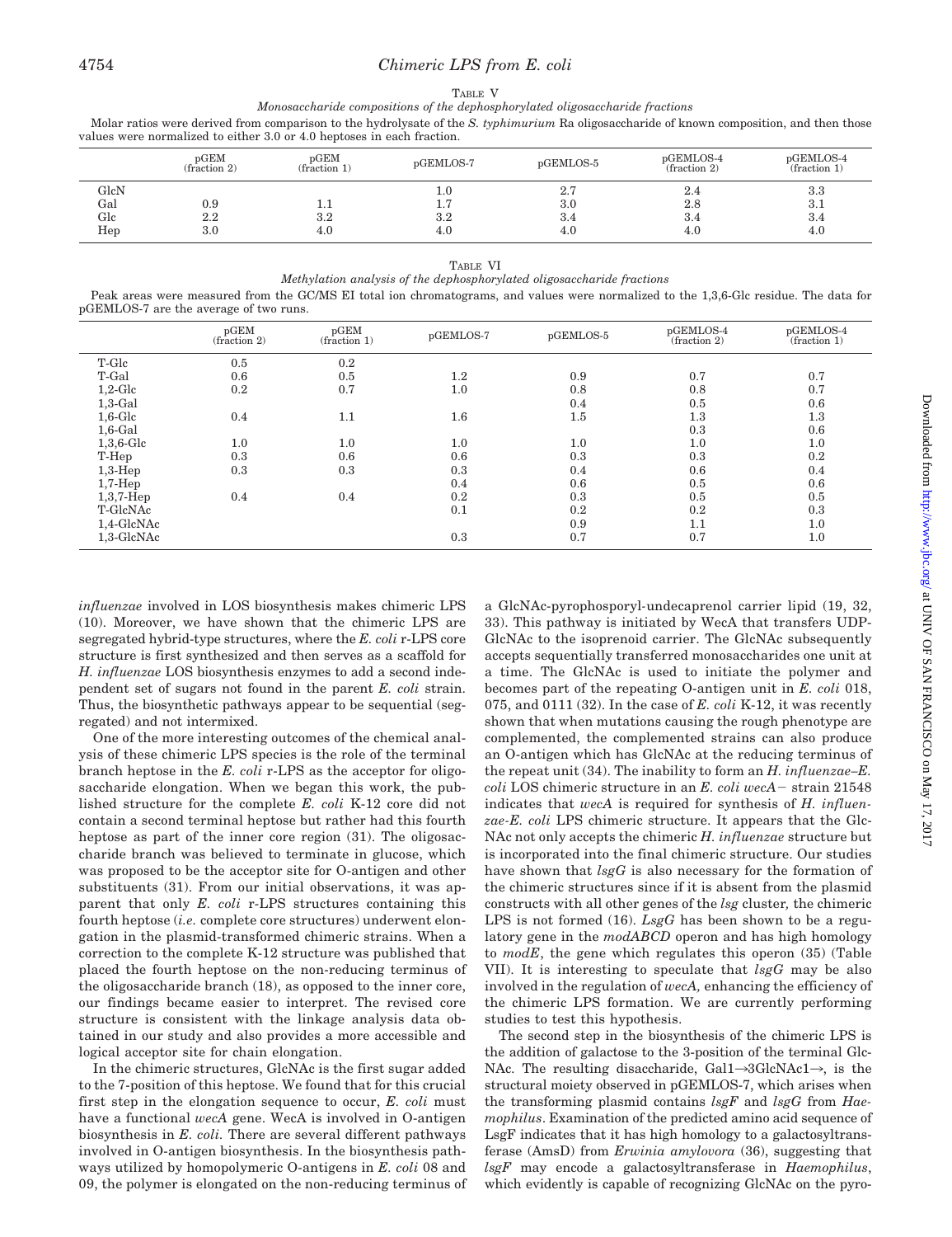

FIG. 6. **MS/MS spectra of the dephosphorylated oligosaccharides from pGEM (***A***) and pGEMLOS-5 (***B***).** The doubly charged parent ions are indicated with *boxes.* Peaks marked with *asterisks* are believed to be internal fragments, arising from multiple bond cleavages.



FIG. 7. **Proposed structures of the chimeric oligosaccharides.** Only the complete *E. coli* K-12 core structure containing a fourth heptose on the terminus of the oligosaccharide branch undergoes modification. Additional saccharides (designated  $R$ ) are added to the 7-position of this heptose to form the chimeric oligosaccharides.

phosporyl-undecaprenol carrier lipid as a substrate. Although unmodified *E. coli* core LPS structures remain in all of the chimeric LPS mixtures, the lack of intermediate chimeric structures as one progresses from pGEMLOS-7 to pGEMLOS-5 and pGEMLOS-4 suggest that once galactose is added to the GlcNAc-undecaprenyl phosphate, the addition of the other *Haemophilus*-related sugars proceeds to defined end points.

Therefore, the nonstoichiometric glycosylation of the *E. coli* core LPS by the *Haemophilus* oligosaccharides may be a function of the efficiency of the ligase that transfers O-antigen to the LPS core. This would be analogous to Enterobacteria Oantigen biosynthesis where one also observes a significant population of unmodified core LPS.

In the pGEMLOS-5 strain, an additional three genes are contained in the transforming plasmid (*lsgC-lsgG*), and an additional GlcNAc and Gal are observed in the resulting LPS. These sugars now define the tetrasaccharide  $Gal1\rightarrow4GlcNAc1\rightarrow3Gal1\rightarrow3GlcNAc1\rightarrow$ . The LPS from this transformant is now reactive to the 3F11 mAb, suggesting that this new disaccharide is  $\beta$ -linked to form the terminal trisaccharide, Galβ1→4GlcNAcβ1→3Gal1→. All of the new *lsg* genes contained in this plasmid have some homology with known glycosyltransferase genes as follows: *lsgC* has homology with the *amsD* from *E. amylovora,* which encodes a galactosyltransferase (36), and *trsD* from *Yersinia enterocolitica,* a gene involved in LPS inner core synthesis (37); *lsgD* has homology with *lgtE* from *Neisseria gonorrhoeae* (38) and *lgtB* from *N. gonorrhoeae* and *Neisseria meningitidis* (39); and *lsgE* has homology with a putative glycosyltransferase gene from *Actinobacillus* sp. (40), the galactosyltransferase gene *amsB* from *E. amylovora* (36), and the glycosyltransferase gene *lgtD* from *Rickettsia prowazekii* (41). The fact that these three additional *lsg* genes in the transforming plasmid apparently result in the addition of only two more sugars to the growing oligosaccharide chain may indicate that the acceptor for one of the glycosyltransferases is absent in the chimeric LPS.

When two more *lsg* genes are added in the transforming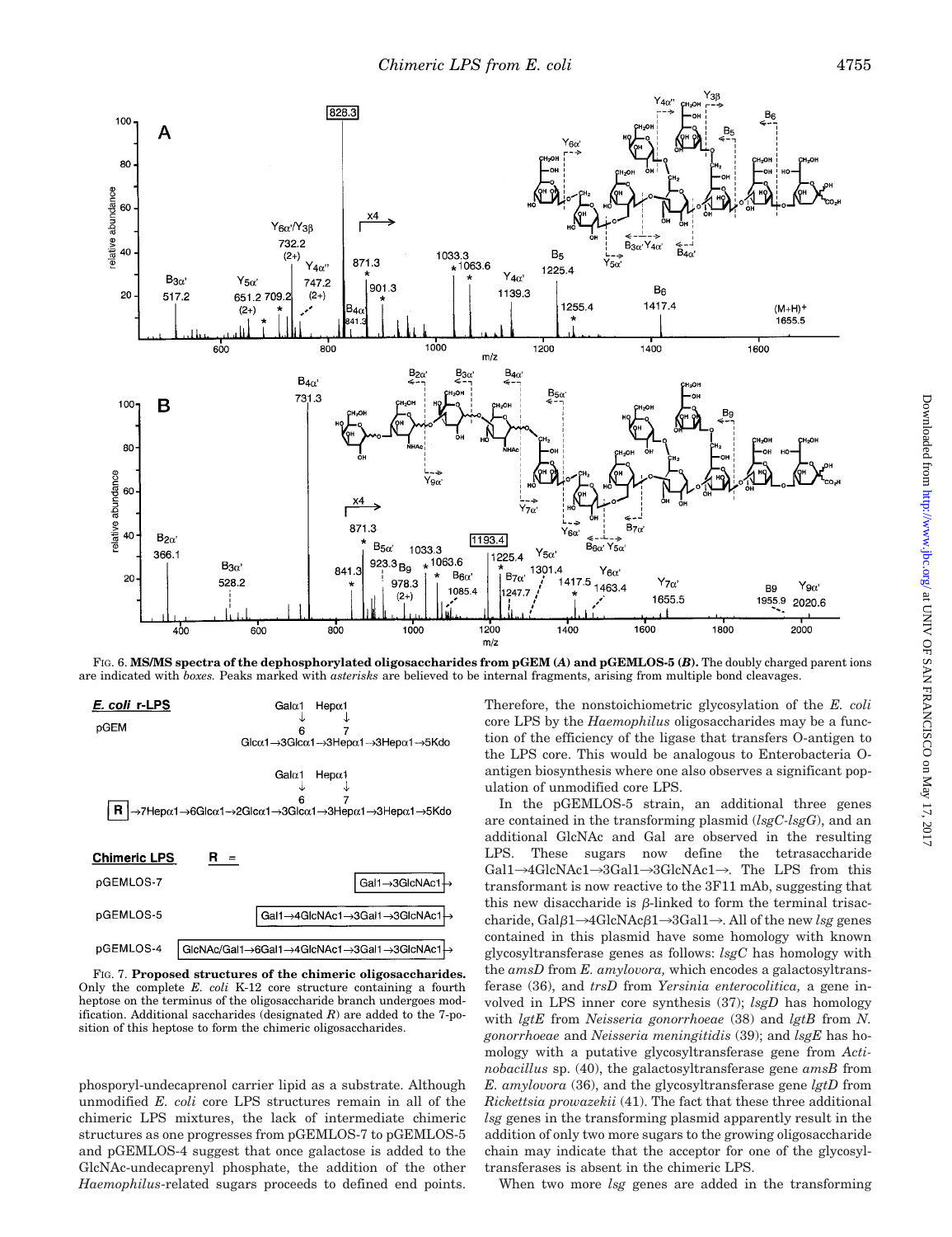### 4756 *Chimeric LPS from E. coli*

#### TABLE VII *Gene homology*

| Lsg  | Homologous genes/proteins                           | Ref. | Protein<br>homology | Protein function                | Proposed function(s) of Haemophilus gene<br>product                         |
|------|-----------------------------------------------------|------|---------------------|---------------------------------|-----------------------------------------------------------------------------|
| LsgA | Wzx from $E$ , coli                                 | 43   | 22% identity        | Putative O-antigen              | Flippase? $a^2$                                                             |
|      |                                                     |      | 44% positive        | transporter                     |                                                                             |
|      | TrsA from Y. enterocolitica                         | 44   | 24% identity        | Putative O-antigen              |                                                                             |
|      |                                                     |      | 44% positive        | transporter                     |                                                                             |
|      | Wzx from Bacteriodes                                | 49   | 20% identity        | Putative O-antigen flippase     |                                                                             |
|      | fragilis                                            |      | 36% positive        |                                 |                                                                             |
| LsgB | Sialyltransferase gene                              | 42   | 27% identity        | $\alpha$ -2,3-Sialyltransferase | Sialyltransferase or other                                                  |
|      | from N. meningitidis                                |      | 46% positive        |                                 | glycosyltransferase $b$                                                     |
| LsgC | AmsD from E. amylovora                              | 36   | 26% identity        | Galactosyltransferase           | 1,4-Galactosyltransferase                                                   |
|      |                                                     |      | 47% positive        |                                 |                                                                             |
|      | TrsD from Y. enterocolitica                         | 37   | 38% identity        | Involved in LPS inner core      |                                                                             |
|      |                                                     |      | 52% positive        | synthesis                       |                                                                             |
| LsgD | LgtE from $N$ , gonorrhoeae                         | 38   | 22% identity        | $Lacto-N-neotetraose$           | $1,3-N$ -Acetylglucosaminyltransferase <sup>c</sup>                         |
|      |                                                     |      | 40% positive        | glycosyltransferase             |                                                                             |
|      | LgtB from $N$ , gonorrhoeae                         | 39   | 24% identity        | Lacto-N-neotetraose             |                                                                             |
|      | and N. meningitidis                                 |      | 41% positive        | glycosyltransferase             |                                                                             |
| LsgE | Putative                                            | 40   | 77% identity        | Putative                        | Galactosyltransferase $d$                                                   |
|      | glycosyltransferase gene<br>from Actinobacillus sp. |      | 84% positive        | glycosyltransferase             |                                                                             |
|      | AmsB from E. amylovora                              | 36   | 27% identity        | Galactosyltransferase           |                                                                             |
|      |                                                     |      | 49% positive        |                                 |                                                                             |
|      | LgtD from $R$ . prowazekii                          | 41   | 23% identity        | Glycosyltransferase             |                                                                             |
|      |                                                     |      | 47% positive        |                                 |                                                                             |
| LsgF | AmsD from E. amylovora                              | 36   | 45% identity        | Galactosyltransferase           | 1,3-Galactosyltransferase                                                   |
|      |                                                     |      | 66% positive        |                                 |                                                                             |
|      | Putative deoxy-L-talan                              | 50   | 83% identity        | Glycosyltransferase             |                                                                             |
|      | synthesis gene from<br>Actinobacillus sp.           |      | 90% positive        |                                 |                                                                             |
|      | GDP-mannose biosynthesis                            | 51   | 37% identity        | Glycosyltransferase             |                                                                             |
|      | gene from $E$ , coli                                |      | 54% positive        |                                 |                                                                             |
| LsgG | ModE from E. coli                                   | 35   | 47% identity        | Molybdenum transport and        | Regulation or modulation of the $E$ . coli                                  |
|      |                                                     |      | 64% positive        | regulation of<br>transcription  | wecA gene, which results in the addition<br>of GlcNAc to the branch heptose |
|      | MopB from Rhodobacter                               | 52   | 32% identity        | Molybdenum-pterin-              |                                                                             |
|      | capsulatus                                          |      | 51% positive        | binding protein                 |                                                                             |
|      |                                                     |      |                     |                                 |                                                                             |

*<sup>a</sup>* When *lsgA* and *lsgB* are both present, the pGEMLOS-5 tetrasaccharide structure can be extended with either a 6-linked galactose or GlcNAc to form the structures seen in pGEMLOS-4 LPS, which also contain a third Kdo moiety which may be the epitope recognized by mAb 6E4. Thus, the functions of these two *Haemophilus* ORFs remain unclear.

 $^b$  Recent studies with a double gene knockout of lst, a gene with high homology to the sialyltransferase in Haemophilus ducreyi (53), and lsgB suggest that *lsgB* may also encode a sialyltransferase.<br><sup>c</sup> The structure of the pGEMLOS-5 LPS suggests that one of the three ORFs C, D, or E encodes a 1,3-*N*-acetylglucosaminyltransferase and

another encodes a 1,4-galactosyltransferase. Based on our previous investigations of the LOS formed when *lsgD* or *lsgE* are knocked out in mutant strains 281.25 and 276.4, respectively (6), we can conclude that *lsgD* is likely to encode a 1,3-*N*-acetylglucosaminlyltransferase and *lsgC* and *lsgE* are both likely to encode galactosyltransferases.<br><sup>*d*</sup> The LOS formed when *lsgE* is knocked out (6) suggest that *lsgE* encodes a galactosyltransferase whose acceptor may be absent in the chimeric

LPS.

plasmid (*lsgA-lsgG*) to form the pGEMLOS-4 chimeric strain, we observe that the 3F11 epitope disappears, and the terminal Gal residue of the epitope is capped by either a second Gal or a GlcNAc moiety, apparently linked to the 6-position of the Gal. These new species present in the pGEMLOS-4 LPS population were also observed to contain a third Kdo moiety, presumably somewhere in their core regions. Whereas some of the incomplete core structures found in the wild-type *E. coli* K-12 LPS populations also contain a third Kdo, of the chimeric structures, only the structures unique to pGEMLOS-4 were found to contain a third Kdo. This chimeric strain was also recognized by mAb 6E4 which recognizes an inner core, Kdo-related epitope in *H. influenzae*, suggesting that this third Kdo forms a different epitope than the one found in the core structure of the wild-type *E. coli* LPS. Thus, the addition of *lsgA* and *lsgB* to the transforming plasmid which formed strain pGEMLOS-4 seems to have multiple effects on the chimeric LPS structure. *lsgB* is homologous to the sialyltransferase gene from *N. meningitidis* (42). *lsgA* is homologous to both the *wzx* gene product from *E. coli* (43) and TrsA of *Y. enterocolitica* (44). These are putative O-antigen transporters, suggesting that *lsgA* may encode a flippase.

Whereas sialyl-*N*-acetyllactosamine-containing structures

are only minor components of the wild-type *H. influenzae* type b strain A2 LOS population (5), we have previously seen that *lsg* genes are involved in the synthesis of this epitope. Transposon mutagenesis of *lsgD* produced mutant strain 281.25, which lost all ability to add galactose to Hib LOS glycoforms (6). This strain could not make any of the wild-type LOS structures larger than the major species containing four glucoses and three heptoses. Mutation of *lsgE* (which is downstream of *lsgD*) produced strain 276.4 which had essentially the same defect, except for one important difference, strain 276.4 retained the ability to make the sialyl-*N*-acetyllactosamine epitope. These results suggest that in the transposon mutants, the knockout of *lsgD* has a polar effect on *lsgE*, which would imply that the gene product of *lsgE* is a galactosyltransferase required for synthesis of the higher molecular weight wild-type structures containing terminal galactose(s) on their glucose disaccharide branches, and the gene product of *lsgD* is likely an *N*-acetylglucosaminyltransferase required for the synthesis of the sialyl-*N*-acetyllactosamine epitope (see Table VII). The case for these assignments can be made on the basis of the homologies noted above (*lsgE* is homologous to a galactosyltransferase gene from *E. amylovora*) and the LOS glycoforms observed in the 276.4 and 281.25 mutant strains. Since no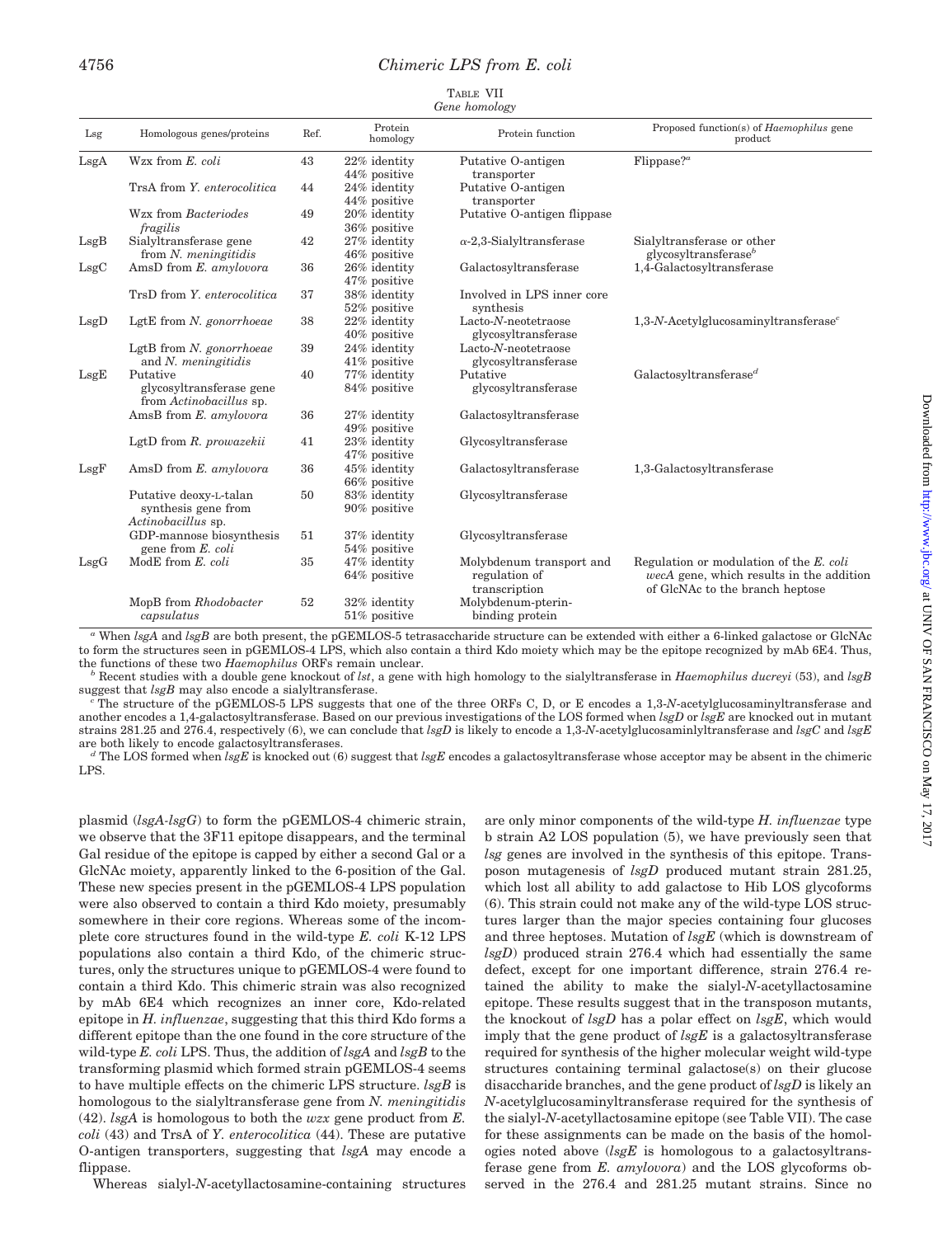truncated versions of the sialyl-*N*-acetyllactosamine structure were seen in the 276.4 LOS population (*i.e.* no species lacking either sialic acid or sialic acid plus galactose), *lsgD* may encode the glycosyltransferase which adds the GlcNAc to the oligosaccharide branch. This is also consistent with the observation that one of the genes in *lsgC-lsgE* is apparently responsible for adding GlcNAc to the 3-position of the Gal which is terminal in the pGEMLOS-7 LPS structure.

#### **CONCLUSIONS**

In this study, we have transfected a strain of *E. coli* that normally synthesizes a rough LPS with a plasmid containing a variable set of exogenous genes known to be involved in the synthesis of carbohydrate epitopes specific to *H. influenzae* (16). The resulting chimeric LPS have been shown to contain additional sugars that have been previously identified as terminal components of native *H. influenzae* lipooligosaccharides (5). This chimeric carbohydrate expression system has provided information that is relevant to unraveling the functions of these *lsg* genes and has the additional advantage of being carried out in the absence of the normal endogenous genetic background on *H. influenzae*. Indeed, while gene knockouts of some of the *lsg* genes in *H. influenzae* have been completed (6), downstream or regulatory gene effects can often complicate their functional analysis. In this *E. coli* expression system, structural analysis of the resulting chimeric LPS has shown that synthesis proceeded as a serial (non-parallel) synthesis, that is the new elements of the chimeric LPS were added after the formation of the *E. coli* r-LPS. The fact that this synthesis was sequential (rather than interdigitated with the r-LPS synthesis, for example) allowed for the functions of these *H. influenzae* gene products to be more readily delineated from the chimeric oligosaccharide structures. Moreover, screening of the chimeric LPS products with monoclonal antibodies such as 3F11 enabled us to follow the formation of terminal sugar sequences (epitopes) that are unique to the *Haemophilus* strain from which the plasmid DNA originated.

In addition to its use in unraveling carbohydrate-specific gene functions, this methodology has potential as a general method for the production of specific oligosaccharides or as a method for the production of carbohydrate-based vaccine components. For example, the high (and commercially viable) output of LPS biosynthesis in *E. coli* coupled with its transformation with exogenous oligosaccharide-specific biosynthesis genes could prove to be a relatively inexpensive and high throughput approach for the synthesis of large amounts of complex carbohydrates. Indeed, our largest chimera contained a novel pentasaccharide attached to the host *E. coli* r-LPS acceptor, although one could easily imagine further extensions to even larger and more complex structures. One particularly exciting application of this methodology might be in the construction of carbohydrate-based vaccines, where carbohydrate epitopes from pathogenic bacteria could be incorporated into non-lethal strains. Likewise, the resulting chimeric LPS could be made to be non-toxic as well, such as through modification of the lipid A moiety through gene manipulation (45, 46), yielding novel nontoxic LPS bearing specific epitopes.

*Acknowledgments—* We are grateful to Professor Gerald Aspinall, York University, Ontario, Canada, for kindly providing us with EI mass spectra of 1,7-di-*O*-acetyl-2,3,4,6-tetra-*O*-methylheptitol and 1,6-di-*O*acetyl-2,3,4,7-tetra-*O*-methylheptitol. We also thank David Maltby and Dr. Michael Baldwin for acquisition of the MS/MS spectra. The University of California San Francisco Mass Spectrometry Facility was supported in part by Grants RR01614 and RR04112 from the Biomedical Research Technology Program of the National Institutes of Health Center for Research Resources.

#### REFERENCES

- 1. Kimura, A., and Hansen, E. J. (1986) *Infect. Immun.* **51,** 69–79
- 2. Kimura, A., Patrick, C. C., Miller, E. E., Cope, L. D., McCracken, G. H., Jr., and Hansen, E. J. (1987) *Infect. Immun.* **55,** 1979–1986
- 3. Zwahlen, A., Rubin, L. G., and Moxon, E. R. (1986) *Microb. Pathog.* **1,** 465–473 4. Masoud, H., Moxon, E. R., Martin, A., Krajcarski, D., and Richards, J. C.
- (1997) *Biochemistry* **36,** 2091–2103 5. Phillips, N. J., Apicella, M. A., Griffiss, J. M., and Gibson, B. W. (1993)
- *Biochemistry* **32,** 2003–2012 6. Phillips, N. J., McLaughlin, R., Miller, T. J., Apicella, M. A., and Gibson, B. W.
- (1996) *Biochemistry* **35,** 5937–5947 7. Schweda, E. K. H., Hegedus, O. E., Borrelli, S., Lindberg, A. A., Weiser, J. N.,
- Maskell, D. J., and Moxon, E. R. (1993) *Carbohydr. Res.* **246,** 319–330 8. Schweda, E. K. H., Jansson, P.-E., Moxon, E. R., and Lindberg, A. A. (1995)
- *Carbohydr. Res.* **272,** 213–224
- 9. Weiser, J. N. (1992) *Microb. Pathog.* **13,** 335–342
- 10. Spinola, S. M., Abu Kwaik, Y., Lesse, A. J., Campagnari, A. A., and Apicella, M. A. (1990) *Infect. Immun.* **58,** 1558–1564
- 11. McLaughlin, R., Lee, N.-G., Abu Kwaik, Y., Spinola, S. M., and Apicella, M. A. (1994) *J. Endotoxin Res.* **1,** 165–174
- 12. Fleischmann, R. D., Adams, M. D., White, O., Clayton, R. A., Kirkness, E. F., Kerlavage, A. R., Bult, C. J., Tomb, J.-F., Dougherty, B. A., Merrick, J. M., McKenney, K., Sutton, G., FitzHugh, W., Fields, C., Gocayne, J. D., Scott, J., Shirley, R., Liu, L.-I., Glodek, A., Kelley, J. M., Weidman, J. F., Phillips, C. A., Spriggs, T., Hedblom, E., Cotton, M. D., Utterback, T. R., Hanna, M. C., Nguyen, D. T., Saudek, D. M., Brandon, R. C., Fine, L. D., Fritchman, J. L., Fuhrmann, J. L., Geoghagen, N. S. M., Gnehm, C. L., McDonald, L. A., Small, K. V., Fraser, C. M., Smith, H. O., and Venter, J. C. (1995) *Science* **269,** 496–512
- 13. Hood, D. W., Deadman, M. E., Allen, T., Masoud, H., Martin, A., Brisson, J. R., Fleischmann, R., Venter, J. C., Richards, J. C., and Moxon, E. R. (1996) *Mol. Microbiol.* **22,** 951–965
- 14. McLaughlin, R., Spinola, S. M., and Apicella, M. A. (1992) *J. Bacteriol.* **174,** 6455–6459
- 15. Mandrell, R. E., McLaughlin, R., Abu Kwaik, Y., Lesse, A., Yamasaki, R., Gibson, B., Spinola, S. M., and Apicella, M. A. (1992) *Infect. Immun.* **60,** 1322–1328
- 16. Abu Kwaik, Y., McLaughlin, R. E., Apicella, M. A., and Spinola, S. M. (1991) *Mol. Microbiol.* **5,** 2475–2480
- 17. Phillips, N. J., Apicella, M. A., Griffiss, J. M., and Gibson, B. W. (1992) *Biochemistry* **31,** 4515–4526
- 18. Holst, O., Zähringer, U., Brade, H., and Zamojski, A. (1991) *Carbohydr. Res.* **215,** 323–335
- 19. Meier-Dieter, U., Barr, K., Starman, R., Hatch, L., and Rick, P. D. (1992) *J. Biol. Chem.* **267,** 746–753
- 20. Sambrook, J., Fritsch, E. F., and Maniatis, T. (1989) *Molecular Cloning: A Laboratory Manual*, Cold Spring Harbor Laboratory, Cold Spring Harbor, NY
- 21. Darveau, R. P., and Hancock, R. E. W. (1983) *J. Bacteriol.* **155,** 831–838
- 22. Tsai, C. M., and Frasch, C. E. (1982) *Anal. Biochem.* **119,** 115–119
- 23. Helander, I. M., Lindner, B., Brade, H., Altmann, K., Lindberg, A. A.,
- Rietschel, E. T., and Zähringer, U. (1988) *Eur. J. Biochem.* 177, 483-492 24. Hardy, M. R., Townsend, R. R., and Lee, Y. C. (1988) *Anal. Biochem.* **170,** 54–62
- 25. Levery, S. B., and Hakomori, S.-I. (1987) *Methods Enzymol.* **138,** 13–25
- 26. Larson, G., Karlsson, H., Hansson, G. C., and Pimlott, W. (1987) *Carbohydr. Res.* **161,** 281–290
- 27. Phillips, N. J., John, C. M., Reinders, L. G., Gibson, B. W., Apicella, M. A., and Griffiss, J. M. (1990) *Biomed. Environ. Mass Spectrom.* **19,** 731–745
- 28. Falick, A. M., Wang, G. H., and Walls, F. C. (1986) *Anal. Chem.* **58,** 1308–1311 29. Bateman, R. H., Green, M. R., Scott, G., and Clayton, E. (1995) *Rapid Commun. Mass Spectrom.* **9,** 1227
- 30. Gibson, B. W., Engstrom, J. J., John, C. M., Hines, W., and Falick, A. M. (1997) *J. Am. Soc. Mass Spectrom.* **8,** 645–658
- 31. Prehm, P., Schmidt, G., Jann, B., and Jann, K. (1976) *Eur. J. Biochem.* **70,** 171–177
- 32. Alexander, D. C., and Valvano, M. A. (1994) *J. Bacteriol.* **176,** 7079–7084
- 33. Klena, J. D., and Schnaitman, C. A. (1993) *Mol. Microbiol.* **9,** 393–402
- 34. Stevenson, G., Neal, B., Liu, D., Hobbs, M., Packer, N. H., Batley, M., Red-mond, J. W., Lindquist, L., and Reeves, P. (1994) *J. Bacteriol.* **176,** 4144–4156
- 35. Grunden, A. M., Ray, R. M., Rosentel, J. K., Healy, R. G., and Shanmugam,
- K. T. (1996) *J. Bacteriol.* **178,** 735–744
- 36. Bugert, P., and Geider, K. (1995) *Mol. Microbiol.* **15,** 917–933 37. Skurnik, M., Venho, R., Toivanen, P., and al-Hendy, A. (1995) *Mol. Microbiol.*
- **17,** 575–594
- 38. Gotschlich, E. C. (1994) *J. Exp. Med.* **180,** 2181–2190 39. Jennings, M. P., Hood, D. W., Peak, I. R., Virji, M., and Moxon, E. R. (1995) *Mol. Microbiol.* **18,** 729–740
- 40. Yoshida, Y., Nakano, Y., Yamashita, Y., and Koga, T. (1998) *Infect. Immun.* **66,** 107–114
- 41. Andersson, S. G., Zomorodipour, A., Andersson, J. O., Sicheritz-Ponten, T., Alsmark, U. C., Podowski, R. M., Naslund, A. K., Eriksson, A. S., Winkler, H. H., and Kurland, C. G. (1998) *Nature* **396,** 133–140
- 42. Gilbert, M., Watson, D. C., Cunningham, A. M., Jennings, M. P., Young, N. M., and Wakarchuk, W. W. (1996) *J. Biol. Chem.* **271,** 28271–28276
- 43. Yao, Z., and Valvano, M. A. (1994) *J. Bacteriol.* **176,** 4144–4156
- 44. Zhang, L., Radziejewska-Lebrecht, J., Krajewska-Pietrasik, D., Toivanen, P., and Skurnik, M. (1997) *Mol. Microbiol.* **23,** 63–76
- 45. Sunshine, M. G., Gibson, B. W., Engstrom, J. J., Nichols, W. A., Jones, B. D., and Apicella, M. A. (1997) *J. Bacteriol.* **179,** 5521–5533
- 46. Lee, N.-G., Sunshine, M. G., Engstrom, J. J., Gibson, B. W., and Apicella, M. A. (1995) *J. Biol. Chem.* **270,** 27151–27159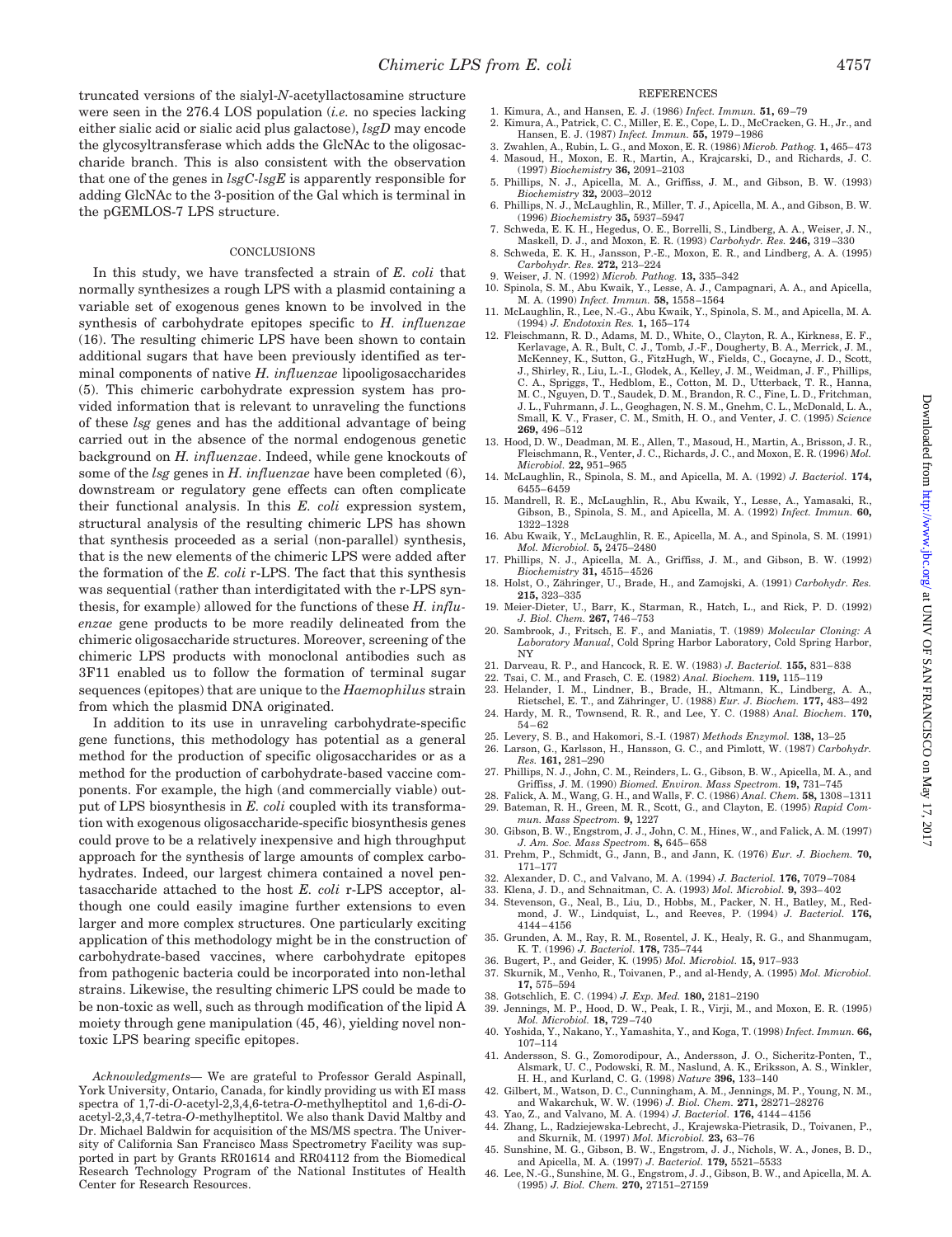- 47. Schneider, H., Griffiss, J. M., Boslego, J. W., Hitchcock, P. J., Zahos, K. M., and Apicella, M. A. (1991) *J. Exp. Med.* **174,** 1601–1605
- 48. Yanisch-Perron, C., Vieira, J., and Messing, J. (1985) *Gene* (*Amst.*) **33,** 103–109 49. Comstock, L. E., Coyne, M. J., Tzianabos, A. O., Pantosti, A., Onderdonk, A. B.,
- 
- and Kasper, D. L. (1999) *Infect. Immun.* **67,** 3525–3532 50. Nakano, Y., Yoshida, Y., Yamashita, Y., and Koga, T. (1998) *Biochim. Biophys.*

- *Acta* **1442,** 409–414 51. Marolda, C. L., and Valvano, M. A. (1995) *J. Bacteriol.* **177,** 5539–5546
- 52. Wang, G., Angermuller, S., and Klipp, W. (1993) *J. Bacteriol.* **175,** 3031–3042
- 53. Bozue, J. A., Tullius, M. V., Wang, J., Gibson, B. W., and Munson, R. S., Jr. (1999) *J. Biol. Chem.* **274,** 4106–4114